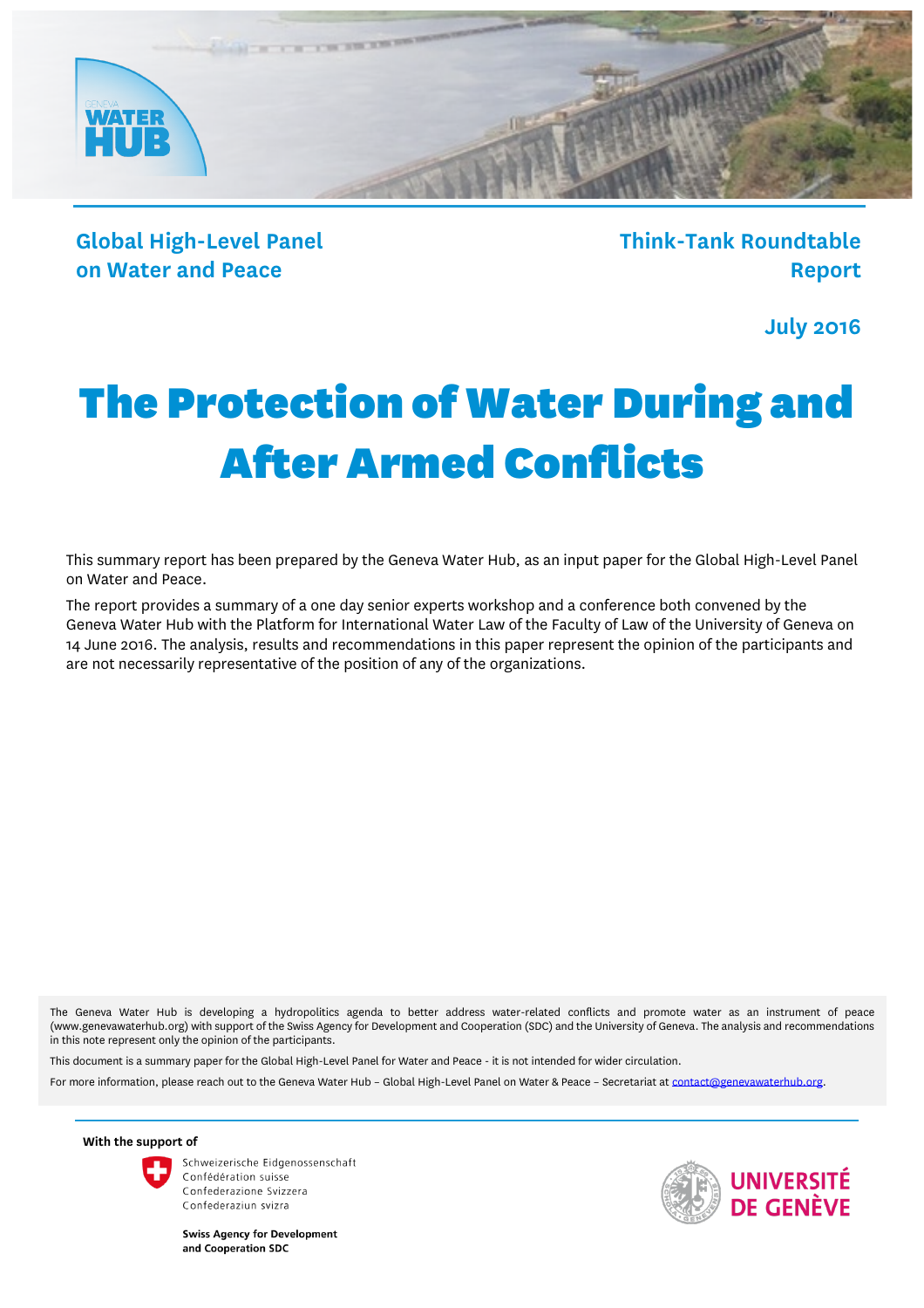### **1. Summary**

The role of water in wars has a long history and remains a central problem in a number of current armed conflicts. While water sometimes constitutes a causal factor of disputes (amongst a range of other aspects), it is more often used as a political or military tool during armed conflicts. To improve the understanding of the strategic role that water and water supply infrastructures play in armed conflicts and to reflect on possible ways to improve the protection of water under international law during and after armed conflicts, the Geneva Water Hub, together with Platform for International Water Law of the Faculty of Law of the University of Geneva, convened an expert roundtable on 14 June 2016. A public conference followed the expert roundtable on "Water in Conflicts". This report summarizes the main discussions and findings of these two events.

The report starts with a brief background on the role of water resources and infrastructures play in armed conflicts, primarily focusing on the current conflicts in the Middle East. A particular feature of these conflicts is the increasing role of non-state actors which, despite their lack of legitimate statehood, aim to provide state-like services. This note then moves to the field of international law and introduces some major principles and rules of International Humanitarian Law (IHL) that protect water during armed conflicts. There are a number of principles and norms that relate directly or indirectly to the protection of freshwater resources, drinking water installations, dams and dykes. These norms are applicable both during international and non-international armed conflicts.

The report also discusses their application and major obstacles of enforcement in current conflicts. The role of water resources in conflict resolution and peacebuilding activities is reflected upon. Water provides a range of potential benefits: it can be used as a platform for cooperation and confidence-building between communities, local authorities and governments. Additionally, providing access to water and other natural resources is a necessary prerequisite for the restoration of agricultural livelihoods and food security, and a crucial part of reintegrating ex-combatants. Water issues have, therefore, also increasingly been incorporated in peace agreements.

The report makes the following recommendations for consideration by the Global High-Level Panel for Water and Peace:

#### Before an armed conflict:

- 1. Enhanced cooperation in the management and protection of transboundary water resources is key to ensure international peace and security.
- 2. Joint institutional mechanisms and common water infrastructures play a crucial role in preventing conflicts over water.
- 3. Networks of national and local water specialists should be established in times of peace to increase the resilience of water and electrical installations in case of a conflict eruption.

#### During international and non-international conflicts:

- 1. The awareness about the principles and rules of IHL protecting water resources during international and noninternational armed conflicts has to be increased. The resolution adopted in May 2016 by the United Nations Environment Assembly (UNEA II) on the "Protection of the environment in areas affected by armed conflict" could provide a possible entry point to further the discussion on the protection of water and the environment in armed conflicts, and to raise the issue of water protection to the highest political levels.
- 2. A list of water and electrical infrastructures that must not be the object of military operations should be developed. When electrical facilities are used to supply water to the civilian population, these installations must not be targeted.
- 3. Water infrastructures are protected by the same principles and norms during international and noninternational armed conflicts. In this context, it is important that the Panel send a strong signal that principles of IHL such as the principles of distinction and proportionality must be applied during both international and non-international armed conflicts. It must be ensured that the populations are never again affected by attacks on water infrastructures which could affect their survival or cause them to move away.
- 4. Considering the increasing number of non-state actors (NSAs) in armed conflicts, there is a need for a more thorough reflection of the obligations of these actors from the perspective of IHL. Concretely, regarding non-

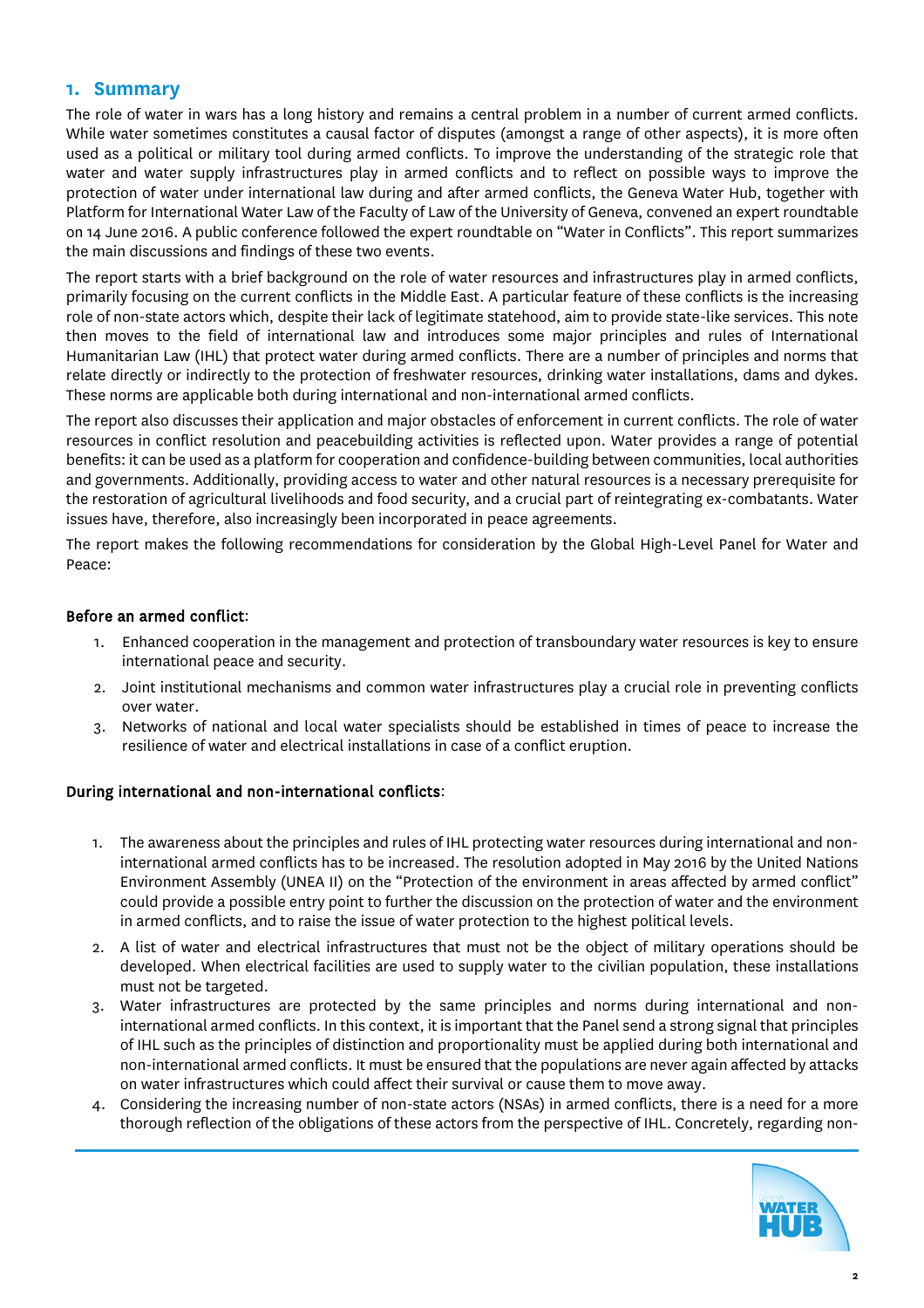state actors, the work of the NGO "Geneva Call" which reaches out to NSAs through "Deeds of Commitment" could be a good example to draw upon.

- 5. A recommendation was made to establish an independent international body aiming at gathering data and information on destruction and cuts of water supplies. This body would focus on humanitarian aid and technical assistance to local companies in water projects during protracted armed conflicts.
- 6. A mechanism for monitoring the compliance with international humanitarian law and reparation for victims of violations constitute another area in which legal development should be explored. Insufficient respect for applicable rules is the principal cause of suffering during international and non-international armed conflicts. This mechanism should be neutral, independent and impartial. It would be desirable that the mechanism could make legally binding decisions rather than simply being able to make recommendations.
- 7. River basin organisations such as the Organisation pour la mise en valeur du Fleuve Sénégal (OMVS) were cited as examples of cooperation during armed conflicts. During the conflict between Senegal and Mauritania, the only place where Parties at the conflict could speak was the OMVS. It is interesting to note that water institutions can be "protected from conflicts".

#### After an armed conflict:

- 1. The role of water in post-conflict and peacebuilding initiatives needs to be strengthened. Management and protection of water resources and reparation of water installations should be included in UN peacekeeping missions.
- 2. Cooperation among relevant actors, including international organisations, should be encouraged, with respect to post-conflict environmental assessments and remedial measures.
- 3. Water should be included in peace agreements, since it is an important stabilizing factor.

# **2. Introduction**

This report provides a summary of two events convened by the Geneva Water Hub on 14 June 2016: an expert roundtable on "The Protection of Water During and After Armed Conflicts" and a conference on "Water in Conflicts," where results of the first event were presented and discussed with a broader audience. The aim of both events was to contribute to a better understanding of the strategic role that water and water supply infrastructures play during and after armed conflicts, and to reflect on possible ways to improve water protection under international law.

The structure of the paper follows the sequence of sessions of the roundtable event, starting with the background of how water resources and infrastructure are used in armed conflicts, paying particular attention to the current wars in Syria and Iraq. This is followed by reflections on the principles and rules of international humanitarian law (IHL) protecting water installations and supplies in armed conflicts as well as possible avenues for enhancing the protection of water under international law. Finally, the range of peacebuilding benefits that can be derived through cooperation over water, as well as the role of water during peacekeeping initiatives will be reflected upon. The report concludes with an outline of recommendations for the Global High-Level Panel for Water and Peace presented by the experts during the roundtable discussion.

# **3. How are Water Supplies and Infrastructure used as Strategies of War**

Violence over freshwater resources has a long history and remains an issue of regional and global concern today. In World War II, for example, hydroelectric dams were routinely bombed as (strategic) targets by a number of parties to the conflict. Water has also been used as a weapon in other parts of the world. In the 1990s, Saddam Hussein drained the marshes in southern Iraq to destroy the livelihoods of Shiites to punish them for rising up against his regime.

The strategic role of freshwater in conflicts remains rather prevalent in the total number of observed water-related violent conflicts in recent years (Gleick and Heberger, 2014). While this growing number of cases can probably partly be explained by a bigger awareness of the importance of this resource and better information in this field, at the same time one can observe water-related violence in a number of the most recent conflicts in North Africa and the Middle East. While water in these conflicts is not necessarily a cause of conflict, water is often used as a military or strategic tool.

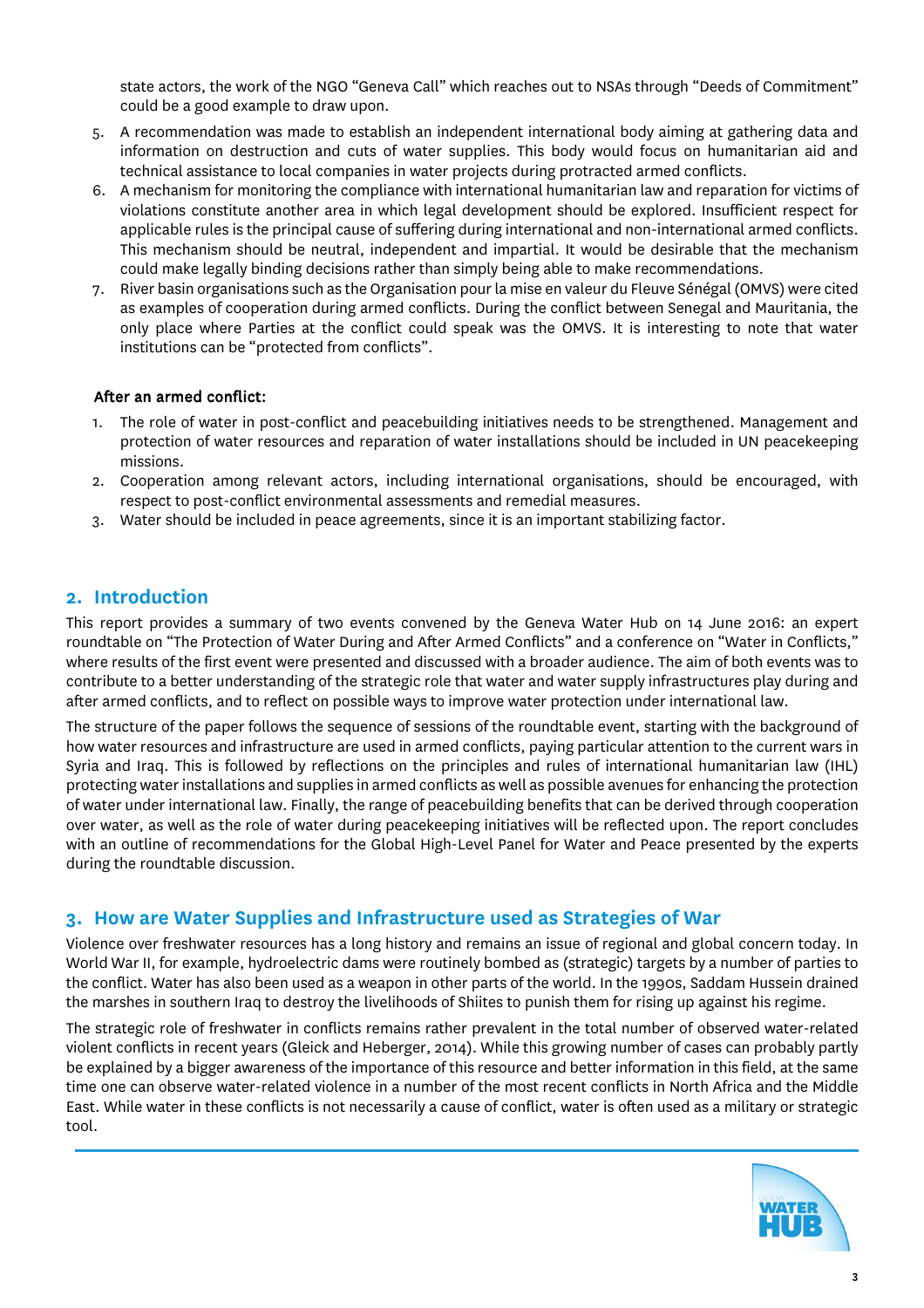One can distinguish between different roles that water plays in violent conflict. Firstly, water can be the cause of disputes between different (state or non-state) parties, in this case one would speak of a "water dispute" or "water war" in a narrow sense. Most often, water is one of the contributing factors leading to armed conflict, but not the only one. Inequality in the distribution of natural resources and risks of shortages are among the other contributing causes of tension and conflict between states. The Darfur conflict, characterized by rivalry between local communities and tribes for access to arable land and water resources, is a prime example of such a complex relationship between armed conflict and the access to natural resources (UNEP, 2007). As research since the 1990s has shown, "water wars" have never occurred in modern times and therefore, scholarly discussions have either focused on the cooperation potential of water resources (Wolf et al., 2003) or the role of water as a weapon or military target (Gleick and Heberger, 2014). Furthermore, as intra-state water conflicts seem to be the most frequent form of water-related conflicts, much of the discussion that, for a long time, focused on inter-state conflicts has also shifted.

Based on the observation that water is an issue of international peace and security, and that current armed conflicts are increasingly happening at the intra-state level, the discussion during the first part of the roundtable focused on these new conflict trends. In doing so, it dedicated particular attention to the ongoing armed conflicts in Iraq and Syria. In both countries, state and non-state armed groups have repeatedly targeted water infrastructures, such as water treatment plants, piping systems and storage facilities.

During the discussion particular attention was paid to the role of the Islamic State (IS), which since 2014 has seized large parts of Syria and Iraq. In the course of their military advances, the armed groups have seized a number of important dams on the Euphrates and Tigris Rivers and repeatedly used water as a weapon against armed forces and the civilian populations (von Lossow, 2016). The meeting also discussed that most of the 450 000 civilians under siege in Syria are due to the governmental forces and affiliated militias. Taking control of water resources along rivers, particularly in the upstream stretches, provides an important strategic dimension for water in conflicts, as the force exercising control over such water resources can harm downstream areas (e.g. through withholding runoff or releasing too much water causing floods). IS has used water as a weapon in three different ways: by withholding water, by flooding, and by contaminating water supplies. For example, after capturing Fallujah Dam in early 2014, IS first closed the floodgates before reopening them and flooding large areas downstream to stop advancing government forces. In doing so, they caused significant harm to farmland, livestock and infrastructure between Fallujah and Abu Ghraib.

While using water as a military tool, IS, at the same time, is also interested in protecting water resources and infrastructure to ensure a reliable supply of water and electricity to the population in order to legitimize its presence and to establish a state-like functioning entity (caliphate). Furthermore, the group also generates revenue from water (and electricity) services provided within the territories controlled by them. In this context, IS represents a type of "hybrid actor", oscillating between armed group and service provider.

Although the anti-IS coalition has been able to regain control of a number of significant dams along the Euphrates and Tigris, the Tabqa dam in Syria still remains under their control. There is a danger that if IS is forced to withdraw from these areas, the group could open the floodgates of the dams under its control to flood downstream areas as a last display of its power. This, in turn, would have serious and incalculable humanitarian consequences.

With regard to potential measures that can be employed to protect water infrastructure and the civilian population dependent on them, it was concluded that so far only the military interventions by a US-led anti-IS coalition have shown some success, regaining control of a number of dams that were previously held by IS. Considering that this military intervention has been launched without any UN mandate, the question of the legitimacy of these interventions was raised. The subject was taken up again in the second part of the roundtable, during which the legal perspective was more closely examined.

While the actors of these new types of conflicts are an important factor, the participants also discussed the fact that international and non-international armed conflicts, such as those observed in the Middle East, are also increasingly being fought in urban areas where water resources are crucial for a number of adjacent services, and where water delivery systems are intertwined with other infrastructures that may themselves be legitimate targets. For example, water storage and delivery systems in cities like pumping stations or purification plants very often depend on electrical systems. Longer power disruptions as a result of armed conflicts will therefore often result in temporary or long-term water interruptions for the civilian population, also impacting other urban infrastructure like health care or education. These interconnecting factors increase the vulnerability of water delivery systems in times of armed conflicts. The experts therefore discussed possible entry points for increasing the resilience of critical infrastructure in urban centres, and for improving the humanitarian situation of civilian populations in conflict settings. Based on the experience of

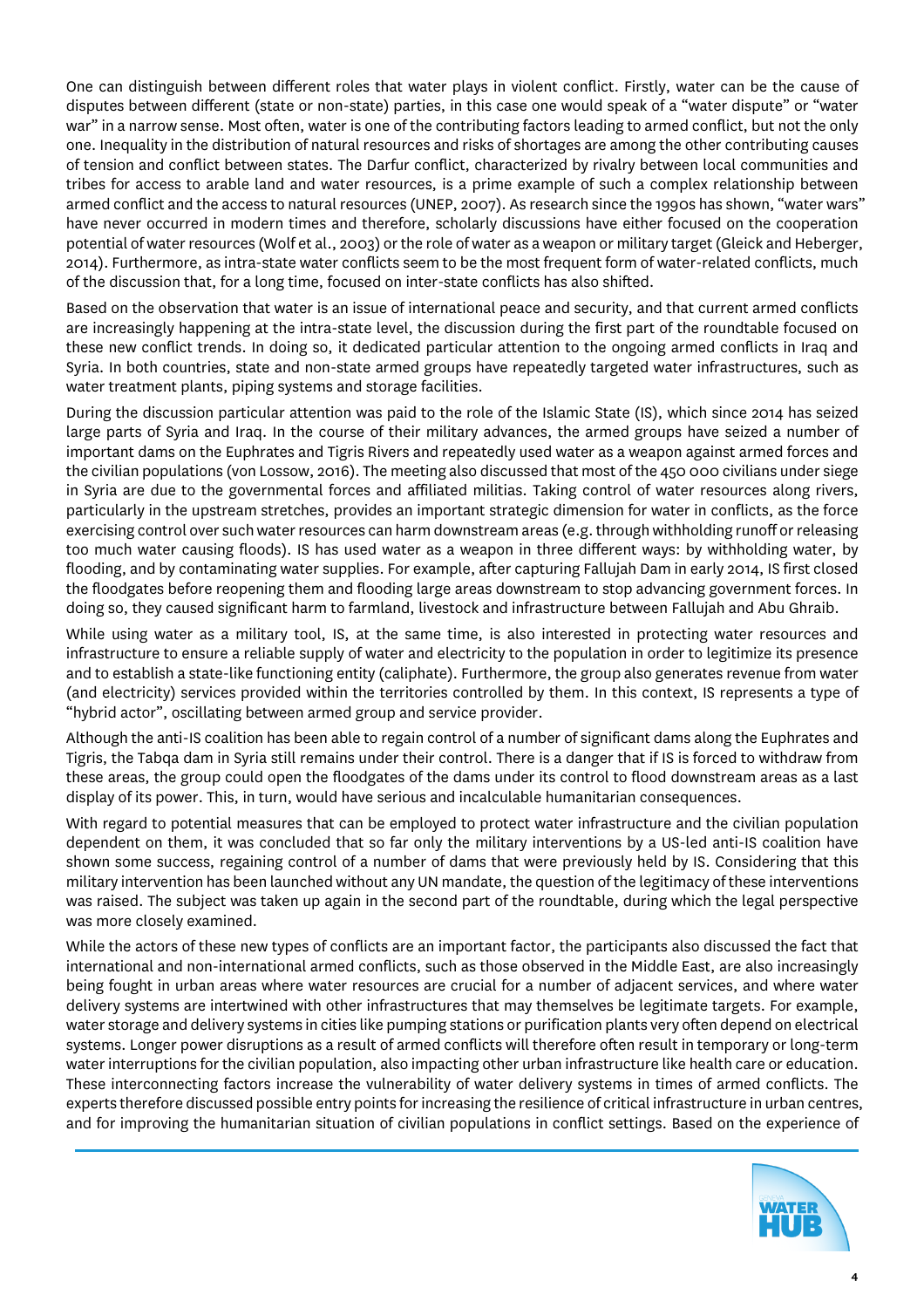the International Commission of the Red Cross (ICRC) in Iraq and Syria, it was recognized that the success of the ICRC's work has been based on the long-term presence of such organizations in the region, particularly their involvement in the field prior to the outbreak of the conflict itself. Such organizations have built up well-established networks and good relations with local actors. Only where reliable partners (e.g. in form of water boards) exist, the ICRC is able to deliver drinking water and provide other humanitarian aid.

Establishing and strengthening ties with local organizations and networks was therefore identified as an important aspect in improving the protection of water infrastructure during armed conflicts. In this context, there was criticism that local capacities in Syria have to date not been sufficiently recognized as partners by the international aid community. It was furthermore discussed that more accurate information on the damage to water infrastructure and a better knowledge of the situation on the ground are required to tailor humanitarian interventions in Syria and Iraq. For example, by clearly marking water facilities on publicly available maps (e.g. in the form of three orange circles suggested in Article 17 of *Annex 1 of the 1977 Additional Protocol to the Geneva Conventions of 12 August 1949 and Relating to the Protection of Victims of International Armed Conflicts* (hereinafter First Protocol)), the information would be more likely to come to the attention of the armed parties involved and increase the protection of water facilities during armed conflicts. Drawing a list of water and electrical facilities would also confer a protection against military attacks to specific objects that are essential for the delivery of water services to the population.

Finally, the role of religion was briefly reflected upon during the discussion. The question of whether and how religion could be used to persuade or raise awareness of groups such as IS to better protect water resource infrastructure during conflicts was raised. While there was a lot of scepticism over whether this would be feasible – considering that some armed groups might not really rely on religious principles if it does not serve their interests and it could also enlarge religious divisions – it was agreed upon that water has an important spiritual side that is often neglected and that it could, under specific circumstances, help to build bridges between religions. It was finally stressed that in order to "get a foot in the door" with groups like IS, and to be able to improve the humanitarian situation of civilians, one would have to, at least to some degree, use Islamic principles as a basis for discussion. However, it was also acknowledged that this would require more in-depth knowledge and insight into the compatibilities of humanitarian and religious (Islamic) law as a basis of a more informed discussion for possible entry points<sup>[1](#page-4-0)</sup>.

# **4. Does International Humanitarian Law Provide Sufficient Protection for Water in the Different Roles that it May Play in Armed Conflict?**

The second part of the roundtable discussion focused on the principles and rules of IHL that protect water during armed conflicts (see Annex 1 for a list of relevant instruments dealing with the protection of water during and after armed conflicts). There are a number of principles and norms that relate directly or indirectly to the protection of freshwater resources and water infrastructures. The introductory presentation to this session proposed two possible ways to approach the subject of water in conflicts and international law: either by talking about compliance with existing principles of IHL (assuming that the body of law is sufficient to protect water resources) or, arguing that the international regime protecting water resources and installations should develop a more coherent regime and create additional complementary norms. The experts agreed that the issue of compliance with norms of IHL should be part of the recommendations of the Panel.

The next discussion reflected on the main principles of international law applicable to the protection of water facilities which are based on IHL, Human Rights Law (HRL) and, to a lesser degree, on International Environmental Law (IEL). The exchanges on the IHL principles and rules focused on the conduct of hostilities rules such as the principles of *distinction, proportionality, and precautionary measures* as well as specific norms pertaining to the protection of water in its different roles.

First, the principle of distinction stipulates that in times of war one has to distinguish between military objectives and combatants on the one hand and civilians and civilian objects, on the other hand, and, that only the former are legitimate military targets. Precisely, Article 52 of the First Protocol defines a legitimate military target as one "which by [its] nature, location, purpose, or use makes an effective contribution to military action and whose total or partial

 $\overline{a}$ 



<span id="page-4-0"></span><sup>1</sup> In this regard see the ICRC publications on IHL and Islamic law available at[: www.icrc.org/en/international-review/article/islam-and-international](http://www.icrc.org/en/international-review/article/islam-and-international-law)[law](http://www.icrc.org/en/international-review/article/islam-and-international-law)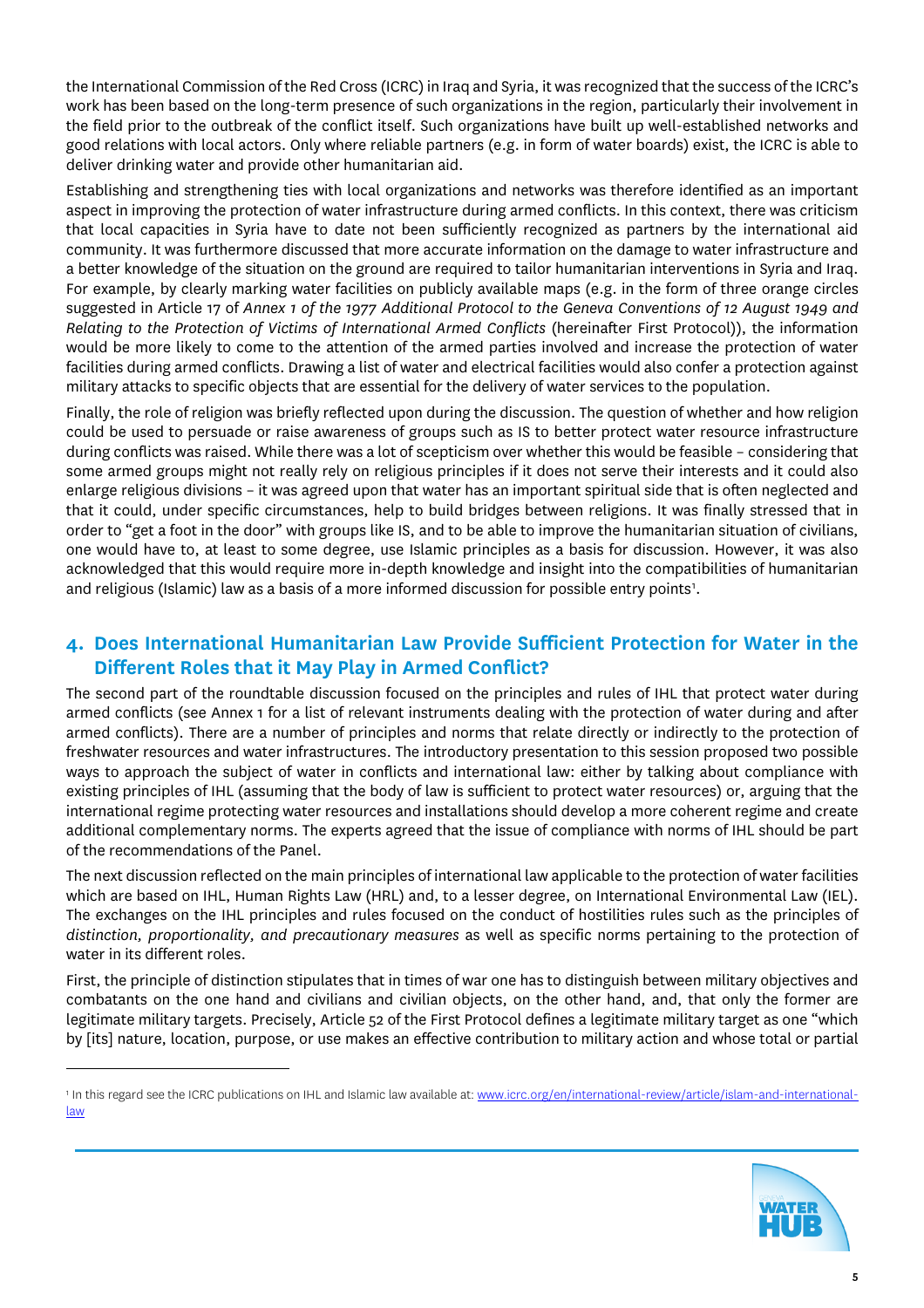destruction, capture or neutralization, in the circumstances ruling at the time, offers a definite military advantage." Consequently, an attack by any armed group or force requires that it meet the above conditions. This said, in the case of water installations such as dams, Article 56 of the First Protocol and Article 15 of the Second Protocol states that these installations "shall not be made the object of attack, even where these objectives are military objectives, if such attacks may cause the release of dangerous forces and consequent severe losses among the civilian population."

The lawful targeting of military objectives is further restricted by the principle of *proportionality*, which prohibits an attack against such objectives if this is expected "to cause incidental loss of civilian life, injury to civilians, damage to civilian objects, or a combination thereof, which would be excessive in relation to the concrete and direct military advantage anticipated" (Art. 51 (5) (b) of the First Protocol). The discussion revealed that defining a legitimate military target or assessing proportionality can be difficult in specific contexts, including when it comes to water resources. For example, if groundwater resources are in the surrounding area of a military facility, would the attack of the latter be proportionate? The answer to such a question is likely to depend on a number of issues, such as the information available to a military commander at the time of an attack. It was however stressed that any military commander has a legal obligation to weigh the relative military advantages of an attack against the potential damage to civilian objects, and also to gather adequate information on potential indirect effects, as required under the additional rules on precautions (Art. 57 of the First Protocol).

Within the debate on the principles of distinction and proportionality, the suggestion to draw-up a list of water infrastructure that must not be considered military targets was discussed<sup>[2](#page-5-0)</sup>. Such a list could contain electrical facilities, sewage and treatment installations, and consumables which are necessary for the delivery of water services to the population. Although a number of problems would come with such a list – such as the inherent risks that the objects listed could become specific targets, as well as the very large number of objects that have both a civilian as well as a military use – there was agreement that the exercise of drafting such a list could be useful as a practice to consider the different purposes of water infrastructure in urban conflicts and to reflect on existing norms. In addition to the existing norms of IHL referring to the protection of dams, dikes and objects indispensable to the survival of the civilian population[3](#page-5-1) , the list could contain additional objects related to water and electricity that must not be targeted during armed conflicts for their direct and indirect impacts on the civilian population. This list would reflect an agreement between the parties of a conflict to spare these facilities. Nevertheless, it was recognized that it would ultimately be very difficult to define a list that the international community could agree upon.

Finally, some military manuals define the principle of *military necessity*. For example, the US Navy Manual states that a combatant may only use the level of force "required for the partial or complete submission of the enemy with a minimum expenditure of time, life and physical resources" (US Navy, 2007: 5-2). In other words, military necessity means that combatants can do whatever is necessary to achieve their legitimate military objective, provided that they do not violate any other rules of IHL. Although at first glance the principle seems to provide an attacker with the right to apply any measures that are required to successfully conclude a military operation, the principle is nevertheless subject to a number of restrictions. For instance, the attacks against hydropower dams in the German Ruhr area by the British Royal Air force (the so-called "dam busters") had been regarded as legitimate military targets under the military necessity requirement at the time. However, as these attacks also caused devastating floods and the deaths of over a thousand civilians, it is questionable whether these attacks did not violate the norms of distinction and proportionality. Also, the practice of organizing a siege of a city employed by different non-state armed groups as well

 $\overline{a}$ 

<span id="page-5-1"></span><sup>&</sup>lt;sup>3</sup> It is prohibited to attack "works or installations containing dangerous forces, namely dams, dykes [...] even where these objects are military objectives, if such attack may cause the release of dangerous forces and consequent severe losses among the civilian population. Other military objectives located at or in the vicinity of these works or installations shall not be made the object of attack if such attack may cause the release of dangerous forces from the works or installations and consequent severe losses among the civilian population" (Art. 56 of the First Protocol, see also Art. 15 of the Second Protocol). Moreover, "it is prohibited to attack, destroy, remove or render useless objects indispensable to the survival of the civilian population, such as foodstuffs, agricultural areas for the production of foodstuffs, crops, livestock, drinking water installations and supplies and irrigation works, for the specific purpose of denying them for their sustenance value to the civilian population or to the adverse Party, whatever the motive, whether in order to starve out civilians, to cause them to move away, or for any other motive" (Art. 54 of the First Protocol, see also Art. 14 of the Second Protocol).



<span id="page-5-0"></span><sup>&</sup>lt;sup>2</sup> The debate over proceeding through lists dates back to the discussions within the delegations who drafted the First Protocol (for example whether Article 52 should contain a list of military objectives, an option which was not retained).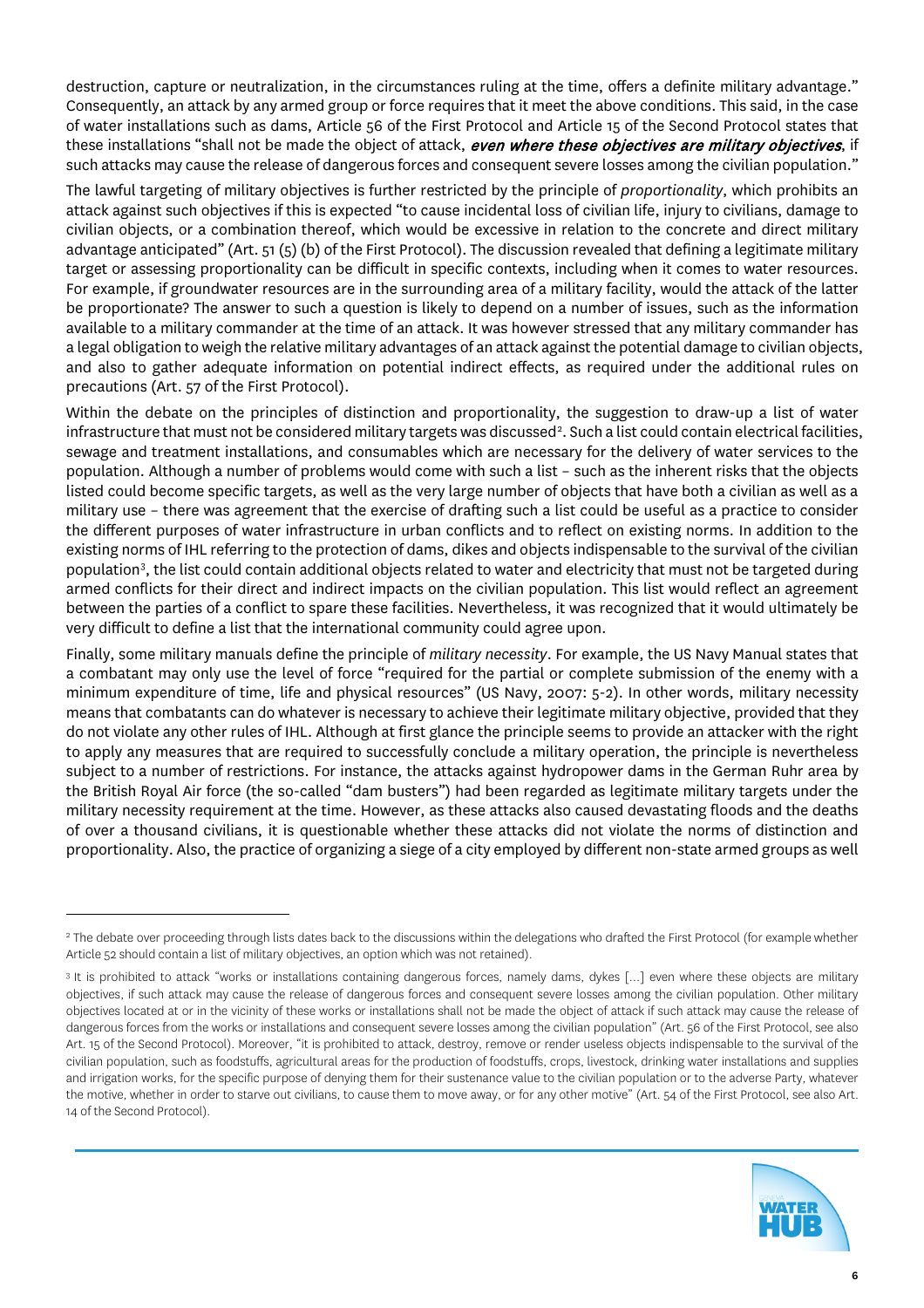as governmental forces in the current conflicts constitutes a violation of the IHL and violates the prohibition to use starvation as method of war.

As non-state actors like IS increasingly exercise effective control over large land areas, where they also control important water infrastructures, it was pointed out that beyond the above outlined principles, the law of occupation may also apply provided that the conflict is of an international character through a foreign army occupying a part of the territory of another state, a condition which is not met in the case of IS in Syria or Iraq.

Referring back to the discussion about water infrastructures and the fact that IS controls dams without actually being able to operate them (lack of technical expertise), the question was raised whether IS would, under current international law, have to accept external help to be able to operate water infrastructures (like dams) for humanitarian purposes. It was argued that the principle of precaution could apply, requiring IS to accept such assistance in order to avoid harm that could be caused to civilians by non-action. Having said this, in practical terms, it would virtually be impossible to find national or international actors that would willingly supply such technical and financial support and that these actors could themselves face prosecution for, for instance, supporting terrorist groups.

During the discussions it was furthermore noted that the main purpose of international humanitarian law so far has not been to protect water or water facilities during war per se, but rather in relation to the civilian population dependent upon them for its survival or for the harm it may cause (Articles 54 and 56 of the First Protocol and Articles 14 and 15 of the Second Protocol). Natural resources and the environment are only protected by few and rather weak legal provisions during international armed conflicts (Arts. 35.3 and 55 of the First Protocol).[4](#page-6-0) The prohibition of causing widespread, long-term and serious damage enshrined in Articles 35.3 and 55 of the First Protocol of 1977 is part of the body of rules applicable only to international armed conflicts. Non-international armed conflicts are not, however, free from any legal constraints. The International Court of Justice (ICJ) recalled that "States must take environmental considerations into account when assessing what is necessary and proportionate in the pursuit of legitimate military objectives."<sup>[5](#page-6-1)</sup> The principles of necessity and proportionality must incorporate environmental considerations. This being said, the lack of specific provisions on the environment is a major weakness of the legal regime applicable to non-international armed conflicts.

The rules of IHL have been developed partly to minimize suffering of the civilian population and, therefore, the environment has not been a prioritized concern. However, as human dependence on a healthy environment is increasingly recognized, there is a need to re-think these rules and allow IEL to inform the application of IHL. Principles and norms of IEL should also inform the application of Article 8 (2) (b) (iv) of the Rome Statute of the International Criminal Court (ICC, 1998) which states that "intentionally launching an attack in the knowledge that such attack will cause widespread, long-term and severe damage to the natural environment which would be clearly excessive in relation to the concrete and direct overall military advantage anticipated" constitutes a war crime.

Referring back to the observation made during the first part of the roundtable discussion, namely that urban areas are increasingly the venue of current conflicts, potential norms strengthening the protection of water and electrical installations were reflected upon. While there is neither a specific law forbidding fighting in urban areas nor specific principles applicable to conflicts in cities, the same IHL principles as in any other context apply putting greater duties of parties to the conflict in urban areas.

Overall, it was concluded that from an international law perspective it is more valuable to focus on how specific norms of IHL should be interpreted and, even more importantly, how to strengthen compliance with these norms instead of formulating new rules or conventions.

 $\overline{a}$ 



<span id="page-6-1"></span><span id="page-6-0"></span><sup>4</sup> Article 35.3 prohibits "to employ methods or means of warfare which are intended, or may be expected, to cause widespread, long-term and severe damage to the natural environment." Article 55 states that: "1. Care shall be taken in warfare to protect the natural environment against widespread, long-term and severe damage. This protection includes a prohibition of the use of methods or means of warfare which are intended or may be expected to cause such damage to the natural and thereby to prejudice the health or survival of the population.2. Attacks against the natural environment by way of reprisals are prohibited."<br><sup>5</sup> ICJ, *Legality of the Threat or Use of Nuclear Weapons*, Advisory Opinion, *I.C.J. Repo* Water During and After Armed Conflicts. What Protection in International Law?, Brill Research Perspectives in International Water Law, vol. 1 (4), 2016, pp. 24-25.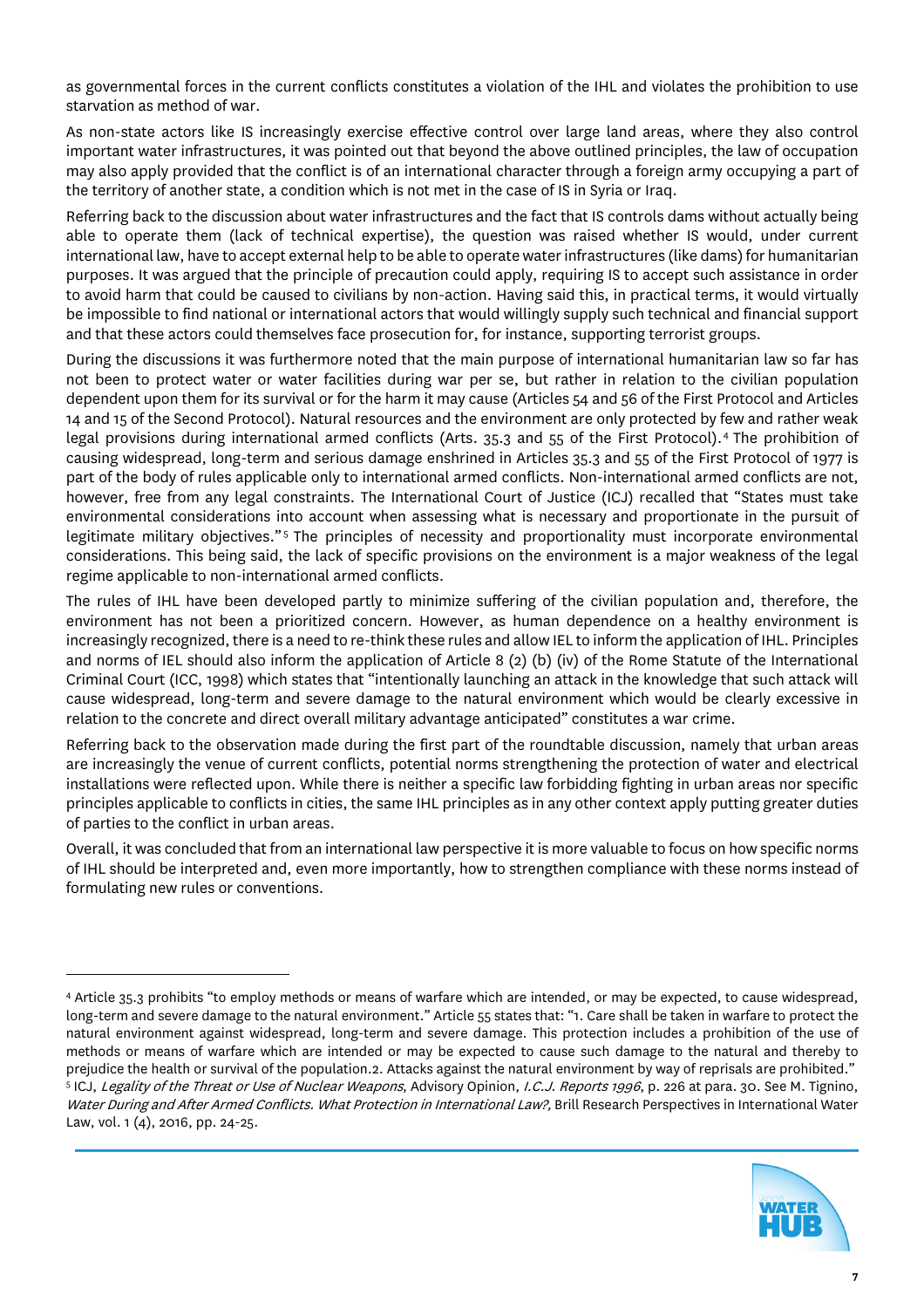# **5. Enhancing the Protection of Water During and After Armed Conflicts Under Peacebuilding, Cooperation, and Enforcement Frameworks**

The introductory session to this last part of the roundtable discussion emphasized that the issue of water in conflicts and peacebuilding has received increasing attention at the global level, and that a number of important milestones have already been reached. Among them the UN Secretary-General's report on peacebuilding from 2009, which lists the provision of basic water and sanitation services as a priority in the immediate aftermath of conflict; the resolution on access to safe drinking water and sanitation as a human right that was adopted by the UN General Assembly in 2010 (UN General Assembly, 2010); and the Sustainable Development Goals (SDGs) adopted in 2015 which, among other issues, focus on the availability and sustainable management of water and sanitation (Goal 6).

Despite these milestones, water resources and infrastructure are still threatened in many conflicts today. Conflicts impact water in numerous ways: impacts include a number of direct effects arising from military action such as toxic hazards, weapons and military operations or collateral damage. They furthermore comprise indirect impacts, such as the breakdown of institutions and infrastructure, which can create longer-term environmental problems impacting human health, livelihoods and economic development for decades to come.

Water therefore not only requires attention during armed conflicts, but also in the aftermath of conflicts and during peacebuilding operations. Water issues are today more reflected in peace agreements than they have been in past decades. Since 2005, natural resource provisions have been included in all major peace agreements and eleven of these agreements have even made specific reference to water issues (UN DPA & UNEP, 2015). Although these peace agreements sometimes establish processes to address water-related problems, which themselves have in some cases been underlying causes or aggravating factors in the preceding conflicts, they usually do not contain any monitoring or implementation mechanisms. A range of additional factors complicate the restoration of water services and infrastructure in post-conflict peacebuilding contexts. For example, in many cases there is a lack of information and baseline data regarding water quantity and quality, and on the condition of essential water infrastructure. Furthermore, in many post-conflict contexts a large number of actors provide different water services, often with the tendency to bypass (weak) state actors, hence failing to contribute to long-term development.

Considering the range of peacebuilding benefits that can be derived through cooperation over water issues, it was stated that a greater focus should be put on water in post-conflict and peacebuilding contexts. As such, water can be used as a platform for cooperation and confidence building between communities, local authorities and governments. Additionally, providing access to water and other natural resources is a necessary prerequisite for the restoration of agricultural livelihoods and food security, and a crucial part of reintegrating ex-combatants.

During the further discussion, three main questions were addressed:

**1) Is there room for the development of an international instrument on the protection of water during and after conflict?**

It was argued that such convention should exclude issues of compensation for any violation committed as well as criminal prosecution as these constitute a red line for many countries. In this context the idea of the development of an international fund was raised (through which urgent environmental assistance could be financed).

It was furthermore stressed that more systematic monitoring of damage to infrastructure has to be conducted during conflicts to be able to tailor humanitarian assistance. In establishing such a monitoring mechanism states should consider a number of issues: it should focus on broader environmental and conflict issues (not narrowly on water) and also be based on cooperation between state actors and civil society.

Another possible entry point for the development of an international instrument mentioned during the discussion was the United Nations Environment Assembly (UNEA) resolution on the "Protection of the environment in areas affected by armed conflict". The resolution, which was proposed by Ukraine and cosponsored by the Democratic Republic of Congo, Jordan, Iraq, South Sudan, Norway, Lebanon, Canada and the EU and its Member States, was adopted by consensus at UNEA-2 in May 2016. The UNEA resolution urges states to comply with the environmental provisions of IHL, among other things. It was argued that one advantage of the UNEA resolution is that such an approach would not only include legal experts but a broad range of other societal actors and encourage states to take ownership of any subsequent process. It was agreed upon that any possible international instrument should not narrowly focus on water resources but rather take a broader approach of environmental aspects. Cooperation with local actors is

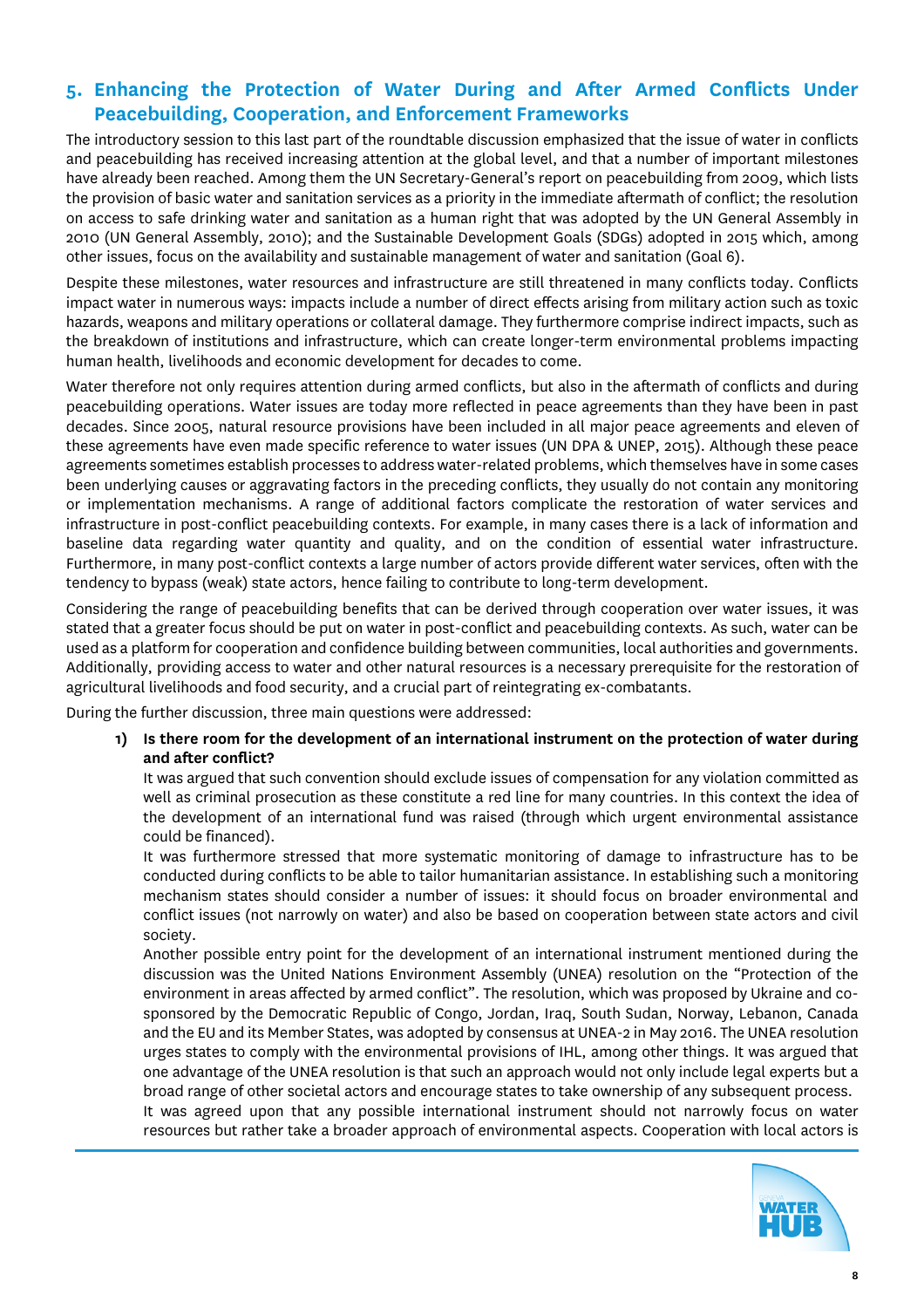essential to ensure the delivery of water services which depend not only on the resource, hardware and consumables but also on the maintenance staff. Protection of the water source, a water treatment plant or a reservoir is of little use if the distribution network is destroyed and vice versa. The 2015 ICRC Report calls for the acknowledgement of "the complexity of urban systems and their dependence on large-scale, interconnected infrastructures that rely on the availability of qualified staff to ensure service delivery" (ICRC, 2015: 5).

**2) Is water included in peace treaties concluded after an armed conflict? And how could such treaties be implemented?**

Water has been integrated into some peace treaties, for example, the Darfur Peace Agreement, concluded between the Government of the Sudan, the Sudan Liberation Movement/Army, and the Justice and Equality Movement in 2006 (Darfur Peace Agreement 2006). However, the aspects integrated in peace treaties often lack any means of implementation on the ground. The reasons for this are diverse, but one problem is that there is often a disconnection between the people that negotiate and draft peace agreements and those responsible for their implementation. A further problem is the lack of interest and resources for monitoring and implementation. Considering that it is not always in the interest of state actors to implement peace treaties and to provide the necessary funding for the collection of field data, the question was raised as to how financial and technical resources could be mobilized.

#### **3) Do judicial and quasi-judicial bodies play a role in the promotion of the respect of international law during and after international and non-international armed conflict?**

The example of a London based NGO from Syria, the Syrian Observatory for Human Rights (SOHR), which gathers data for the purpose of collecting evidence for possible post-war prosecution, was mentioned. The organization relies on a network of local people that regularly report on attacks, numbers of dead or injured civilians and other war issues. Despite the problem of verifying sources, it was discussed how such networks could be supported and whether such a trend could be replicated in other war areas.

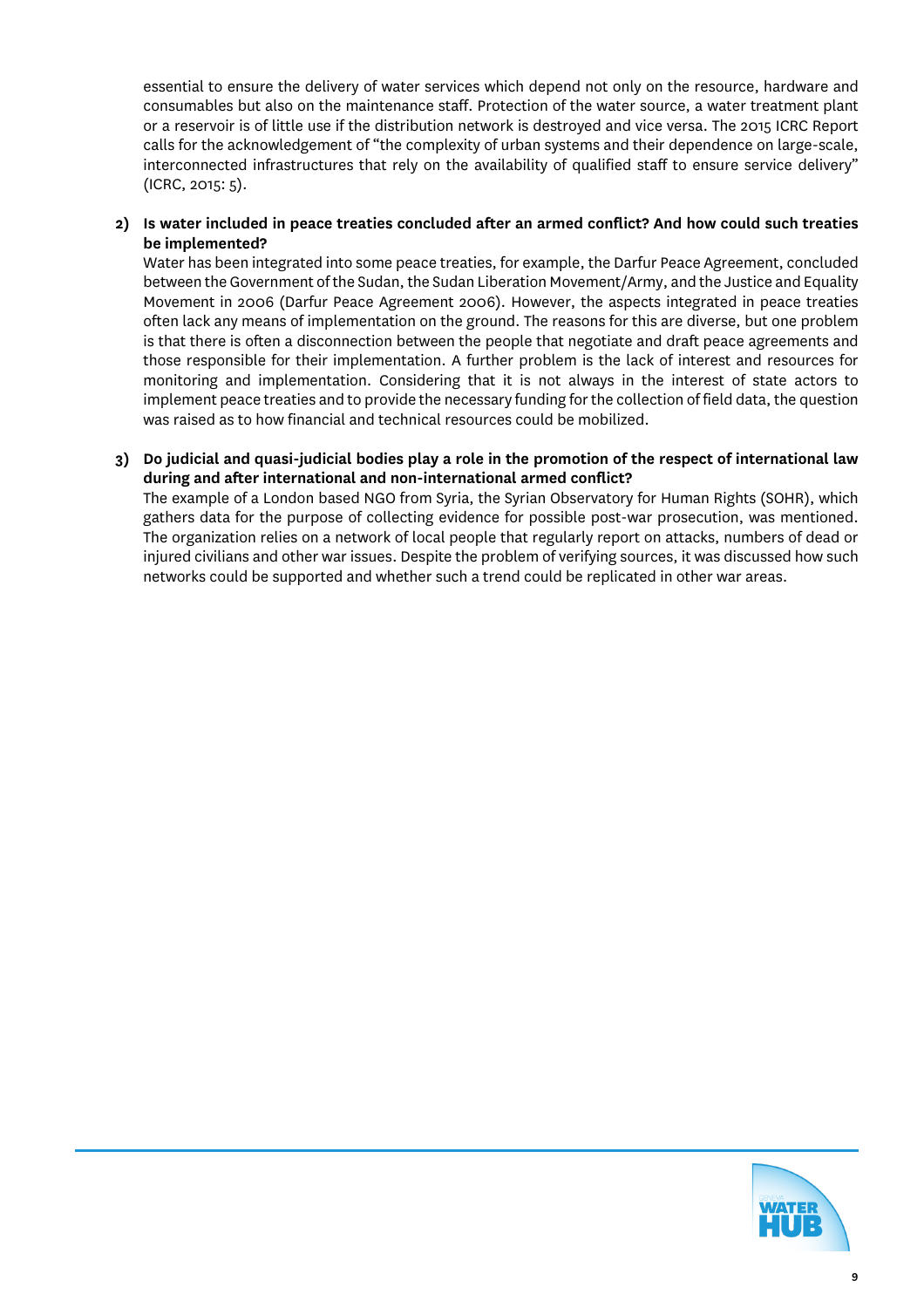# **6. Recommendations for the Global High-Level Panel for Water and Peace**

Based on the discussions outlined in the previous paragraphs, a number of recommendations were made for consideration by the G1B99D6lobal High-Level Panel for Water and Peace:

#### Before an armed conflict:

- 1. Enhanced cooperation in the management and protection of transboundary water resources is key to ensure international peace and security.
- 2. Joint institutional mechanisms and common water infrastructures play a crucial role in preventing conflicts over water.
- 3. Networks of national and local water specialists should be established in times of peace to increase the resilience of water and electrical installations in case of a conflict eruption.

#### During international and non-international conflicts:

- 1. The awareness about the principles and rules of IHL protecting water resources during international and noninternational armed conflicts has to be increased. The resolution adopted in May 2016 by the United Nations Environment Assembly (UNEA II) on the "Protection of the environment in areas affected by armed conflict" could provide a possible entry point to further the discussion on the protection of water and the environment in armed conflicts, and to raise the issue of water protection to the highest political levels.
- 2. A list of water and electrical infrastructures that must not be the object of military operations should be developed. When electrical facilities are used to supply water to the civilian population, these installations must not be targeted.
- 3. Water infrastructures are protected by the same principles and norms during international and noninternational armed conflicts. In this context, it is important that the Panel send a strong signal that principles of IHL such as the principles of distinction and proportionality must be applied during both international and non-international armed conflicts. It must be ensured that the populations are never again affected by attacks on water infrastructures which could affect their survival or cause them to move away.
- 4. Considering the increasing number of non-state actors (NSAs) in armed conflicts, there is a need for a more thorough reflection of the obligations of these actors from the perspective of IHL. Concretely, regarding nonstate actors, the work of the NGO "Geneva Call" which reaches out to NSAs through "Deeds of Commitment" could be a good example to draw upon.
- 5. A recommendation was made to establish an independent international body aiming at gathering data and information on destruction and cuts of water supplies. This body would focus on humanitarian aid and technical assistance to local companies in water projects during protracted armed conflicts.
- 6. A mechanism for monitoring the compliance with international humanitarian law and reparation for victims of violations constitute another area in which legal development should be explored. Insufficient respect for applicable rules is the principal cause of suffering during international and non-international armed conflicts. This mechanism should be neutral, independent and impartial. It would be desirable that the mechanism could make legally binding decisions rather than simply being able to make recommendations.
- 7. River basin organisations such as the Organisation pour la mise en valeur du Fleuve Sénégal (OMVS) were cited as examples of cooperation during armed conflicts. During the conflict between Senegal and Mauritania, the only place where Parties at the conflict could speak was the OMVS. It is interesting to note that water institutions can be "protected from conflicts".

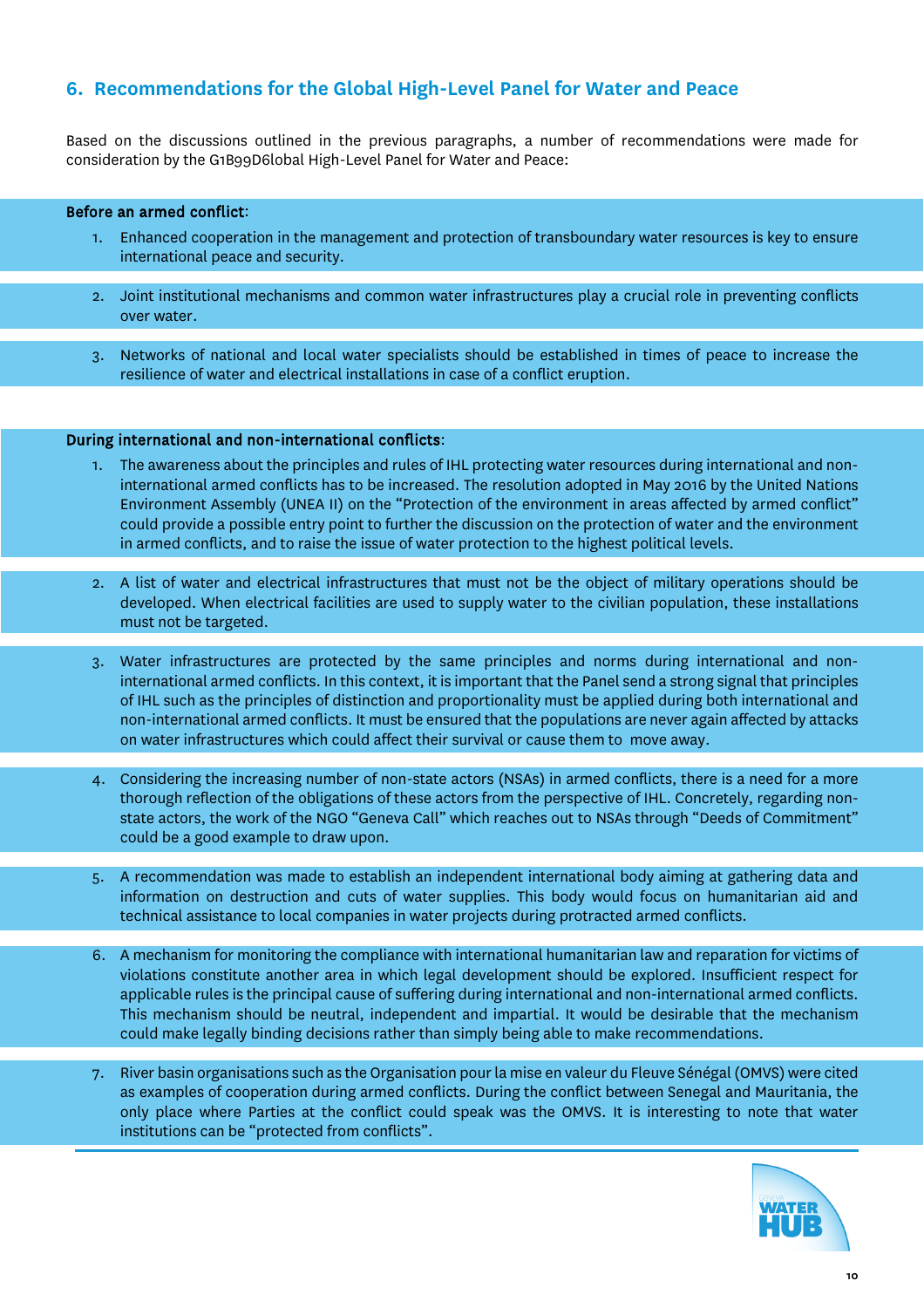#### l After an armed conflict:

- 1. The role of water in post-conflict and peacebuilding initiatives needs to be strengthened. Management and protection of water resources and reparation of water installations should be included in UN peacekeeping missions.
- 2. Cooperation among relevant actors, including international organisations, should be encouraged, with respect to post-conflict environmental assessments and remedial measures.
- 3. Water should be included in peace agreements, since it is an important stabilizing factor.

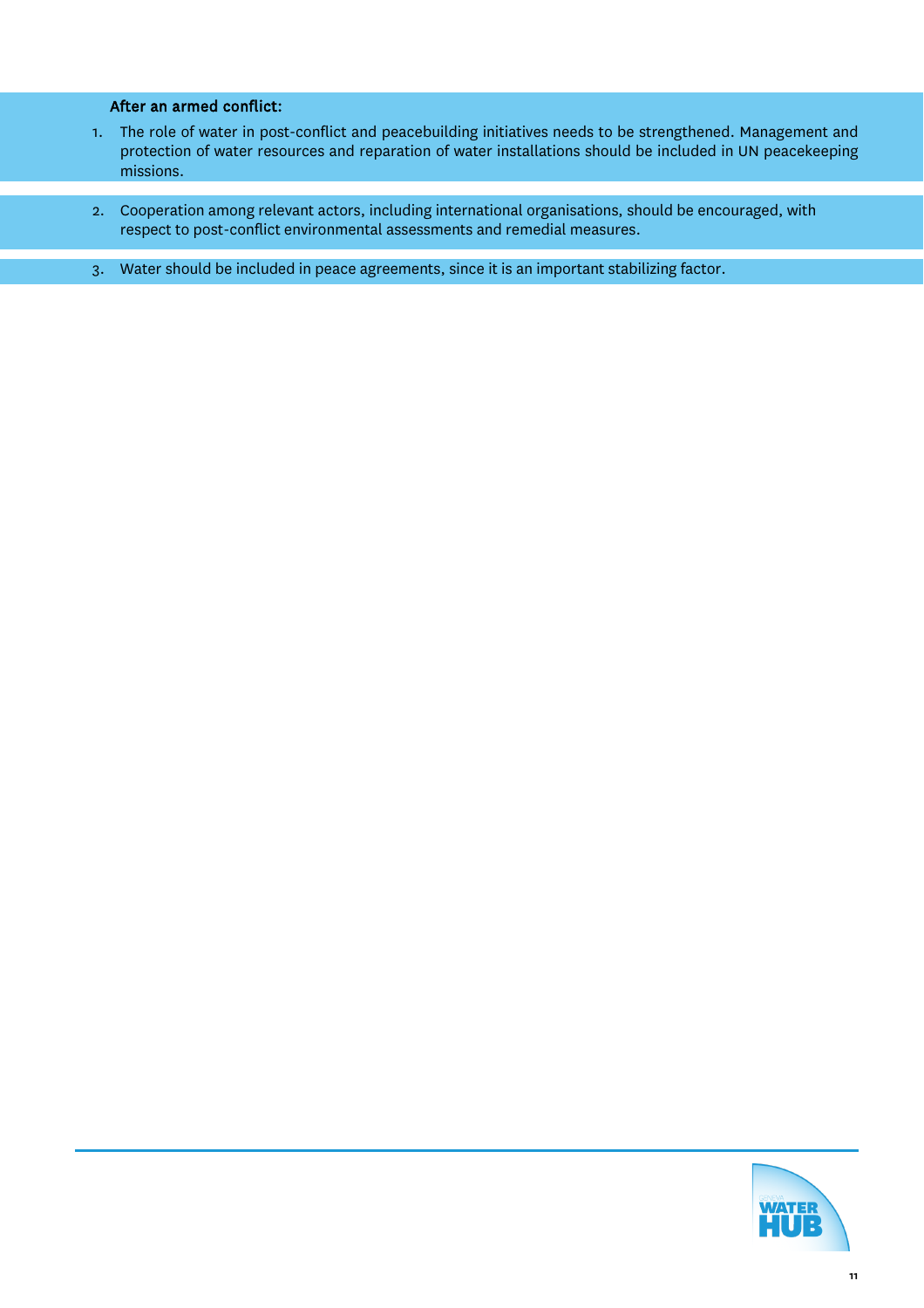# **7. Bibliography**

Boutruche, T. (2000). Le statut de l'eau en droit international humanitaire. *International Review of the Red Cross*. No. 840. Available at: *[www.icrc.org/fre/resources/documents/misc/5fzhpx.htm](http://www.icrc.org/fre/resources/documents/misc/5fzhpx.htm)*

Gleick, Peter & Herberger, M. (2014). *Water and Conflict. Events, Trends, and Analysis (2011-2012)*. Water Brief 3.

Hulme, K. (2016). The ILC's Work Stream on Protection of the Environment in Relation to Armed Conflicts. Questions of International Law. Available at[: www.qil-qdi.org/ilcs-work-stream-protection-environment-relation-armed-conflict/](http://www.qil-qdi.org/ilcs-work-stream-protection-environment-relation-armed-conflict/)

ICRC. (2015). Bled Dry. How War in the Middle East is Bringing the Region to the Brink of a Water Catastrophe. Available at: *[www.icrc.org/en/document/bled-dry-how-war-middle-east-bringing-region-brink-water-catastrophe](http://www.icrc.org/en/document/bled-dry-how-war-middle-east-bringing-region-brink-water-catastrophe)*

ICRC. (2015). Urban Services During Protracted Armed Conflict: A Call for A Better Approach to Assisting Affected People. Available at: *www.icrc.org/en/document/urban-services-protracted-conflict-report*International Law Commission.

International Law Commission. (2016). Third Report on the Protection of the Environment in Relation to Armed Conflicts, submitted by Marie G. Jacobsson, Special Rapporteur, UN Doc A/CN.4/700.

Lorenz, F. M. (2003). The Protection of Water Facilities Under International Law. IHP-VI, Technical documents in hydrology - PCCP: no. 1. New York: [UNESCO].

Tignino, M. (2016). Water During and After Armed Conflicts: What Protection in International Law? Brill Research Perspectives in International Water Law, Vol. 1, No.4..

Tignino, M. (2011). L'eau et la guerre. Eléments pour un régime juridique. Geneva Academy of International Humanitarian Law and Human Rights. Brussels: Bruylant.

Tignino, M. (2010). Water, International Peace and Security. *International Review of the Red Cross*. Vol. 92, No. 879. Available at: *[www.icrc.org/eng/assets/files/review/2010/irrc-879-tignino.pdf](http://www.icrc.org/eng/assets/files/review/2010/irrc-879-tignino.pdf)*

United Nations Department of Political Affairs (UN DPA) & United Nations Environmental Programme (UNEP) (2015). *Natural Resources and Conflict. A Guide for Mediation Practitioners*. Nairobi/Kenya, New York/USA.

Von Lossow, T. (2016). Water as Weapon: IS on the Euphrates and Tigris. German Institute for International and Security Studies (SWP): SWP Comments Available at: 2016/C 03. <u>www.swp-</u> [berlin.org/fileadmin/contents/products/comments/2016C03\\_lsw.pdf](http://www.swp-berlin.org/fileadmin/contents/products/comments/2016C03_lsw.pdf)

Wolf A.T., Kramer A., Carius A., Dabelko D.G., (2005). "Managing Water Conflict and Cooperation" in World Watch Institute, State of the World. Redefining Global Security. pp. 80-95.

Wolf, A. T., Stahl, K., & Macomber, M. F. (2003). Conflict and Cooperation within International River Basins: The Importance of Institutional Capacity. *Water Resource Updates*, (125), 31-40.

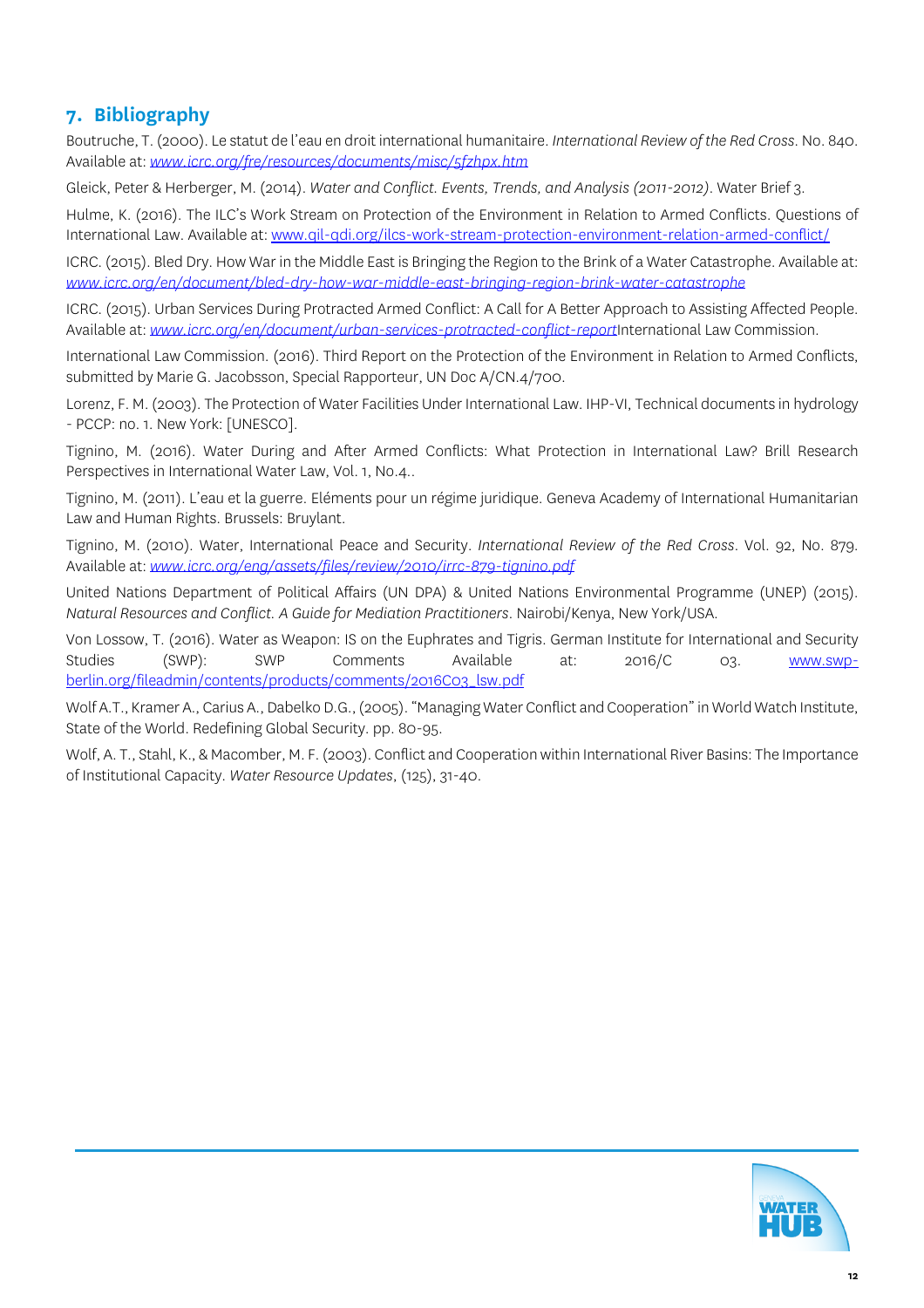# **8. Participants**

| $N^{\circ}$    | Name                            | Affiliation                                                                                                                                          |
|----------------|---------------------------------|------------------------------------------------------------------------------------------------------------------------------------------------------|
| $\mathbf{1}$   | Blumstein, Sabine               | Adelphi                                                                                                                                              |
| $\overline{2}$ | Bösch, Christophe               | Geneva Water Hub                                                                                                                                     |
| 3              | Boisson de Chazournes, Laurence | Faculty of Law, University of Geneva                                                                                                                 |
| $\overline{4}$ | Boutruche, Théo                 | Consultant in international humanitarian law and<br>human rights law                                                                                 |
| 5              | Bréthaut, Christian             | Hub<br>and<br>Institute<br>for<br>Geneva<br>Water<br>Environmental Sciences, University of Geneva                                                    |
| 6              | Cordoba, Javier                 | International Committee of the Red Cross                                                                                                             |
| 7              | Galland, Franck                 | Environmental Emergency and Security Studies                                                                                                         |
| 8              | Jaubert, Ronald                 | $\sigma$ f<br>Graduate<br>Institute<br>International<br>and<br>Development Sciences                                                                  |
| $\overline{9}$ | Jensen, David                   | United Nations Environment Programme                                                                                                                 |
| 10             | Hawkins, Stéphanie              | Faculty of Law, University of Strathclyde                                                                                                            |
| 11             | Hulme, Karen                    | Faculty of Law, University of Essex                                                                                                                  |
| 12             | Kron, Amanda                    | United Nations Environment Programme                                                                                                                 |
| 13             | Michel, David                   | Geneva Center for Security Policy - Stimson<br>Center (Washington D.C.)                                                                              |
| 14             | Münger, François                | Geneva Water Hub                                                                                                                                     |
| 15             | Properzi, Federico              | UN-Water                                                                                                                                             |
| 16             | Sangbana, Komlan                | Environmental<br>Institute<br>for<br>Sciences,<br>and<br>Member of the Platform for International Water<br>Law, Faculty of Law, University of Geneva |
| 17             | Shubber, Zaki                   | UNESCO-Institute for Water Education (IHE)<br>(Delft)                                                                                                |
| 18             | Sjostedt, Britta                | University of Lund                                                                                                                                   |
| 19             | Tignino, Mara                   | Geneva Water Hub and Platform for International<br>Water Law, Faculty of Law, University of Geneva                                                   |
| 20             | von Lossow, Tobias              | German Institute for International and Security<br><b>Affairs</b>                                                                                    |
| 21             | Weir, Doug                      | Toxic Remnants of War                                                                                                                                |

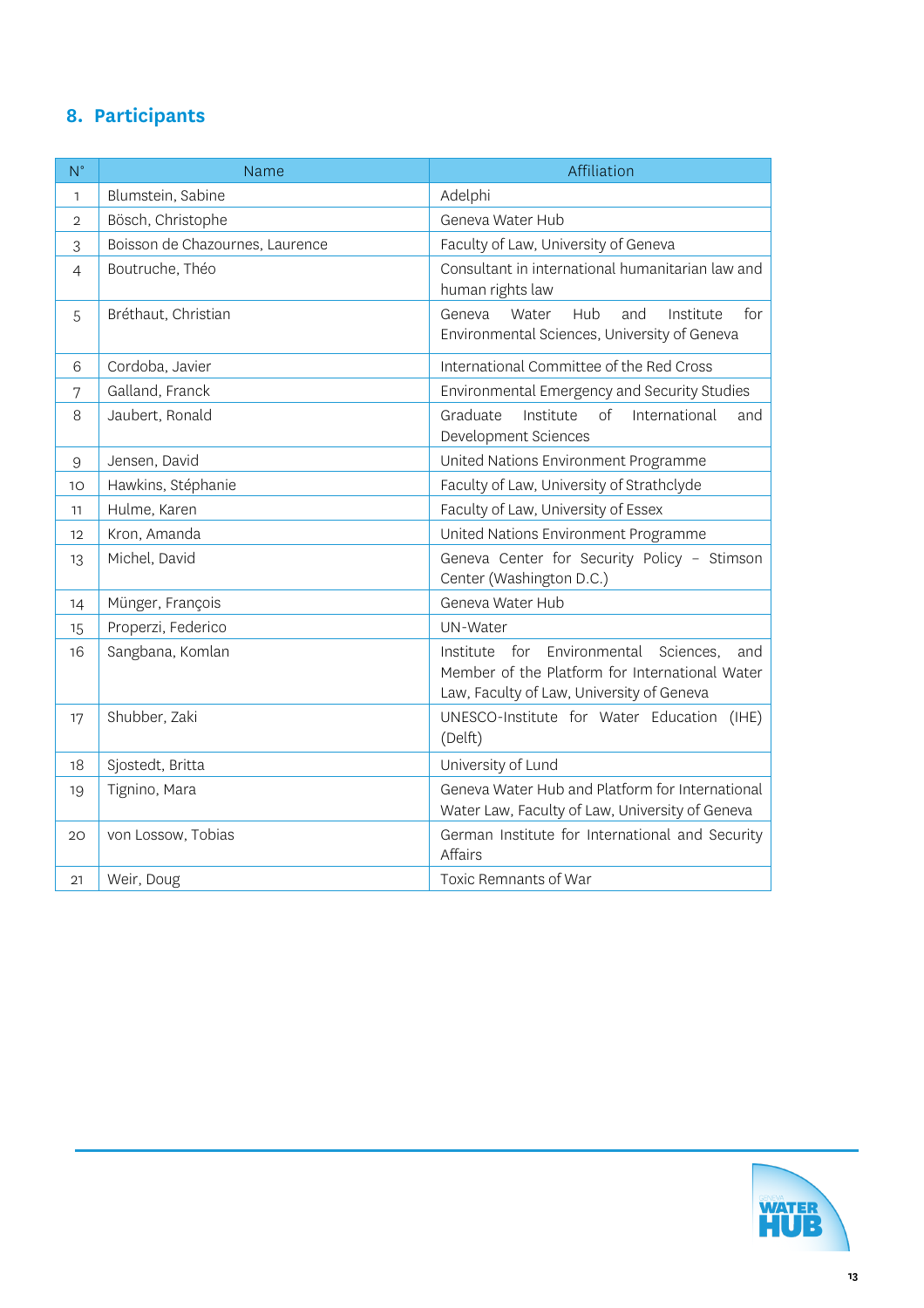# **Annex I: Relevant Legal Documents**

- 1. Convention (IV) Relative to the Protection of Civilian Persons in Time of War, Geneva, 12 August 1949.
- 2. International Law Association, "Resolution on the Protection of Water Resources and Water Installations in Times of Armed Conflict" (1976).
- 3. Protocol Additional to the Geneva Conventions, relating to the Protection of Victims of International Armed Conflicts, (First Protocol), 8 June 1977.
- 4. Protocol Additional to the Geneva Conventions, relating to the Protection of Victims of Non-International Armed Conflicts, (Second Protocol), 8 June 1977.
- 5. Annex I to Protocol Additional I to the Geneva Conventions of 1949: Regulations concerning identification, as amended on 30 November 1993.
- 6. United Nations Convention on the Law of the Non-Navigational Uses of International Watercourses (1997).
- 7. Statute of the International Criminal Court (ICC, 1998).
- 8. United Nations Committee on Economic, Social and Cultural Rights, General Comment No.15: The Right to Water (Arts. 11 and 12 of the Covenant on Economic, Social and Cultural Rights (2002).
- 9. International Law Association, "Revision of the Helsinki and other International Law Association Rules on International Water Resources" (2004).

# *1) Convention (IV) Relative to the Protection of Civilian Persons in Time of War, Geneva, 12 August 1949*

#### **Article 53 – Prohibited destruction**

Any destruction by the Occupying Power of real or personal property belonging individually or collectively to private persons, or to the State, or to other public authorities, or to social or cooperative organizations, is prohibited, except where such destruction is rendered absolutely necessary by military operations.

#### **Article 55 – Food and medical supplies for the population**

1. To the fullest extent of the means available to it, the Occupying Power has the duty of ensuring the food and medical supplies of the population; it should, in particular, bring in the necessary foodstuffs, medical stores and other articles if the resources of the occupied territory are inadequate.

2. The Occupying power may not requisition foodstuffs, articles or medical supplies available in the occupied territory, except for use by the occupation forces and administration personnel, and then only if the requirements of the civilian population have been taken into account.

#### **Article 56 – Hygiene and public health**

To the fullest extent of the means available to it, the Occupying Power has the duty of ensuring and maintaining, with the cooperation of national and local authorities, the medical and hospital establishments and services, public health and hygiene in the occupied territory, with particular reference to the adoption and application of the prophylactic and preventive measures necessary to combat the spread of contagious diseases and epidemics. Medical personnel of all categories shall be allowed to carry out their duties.

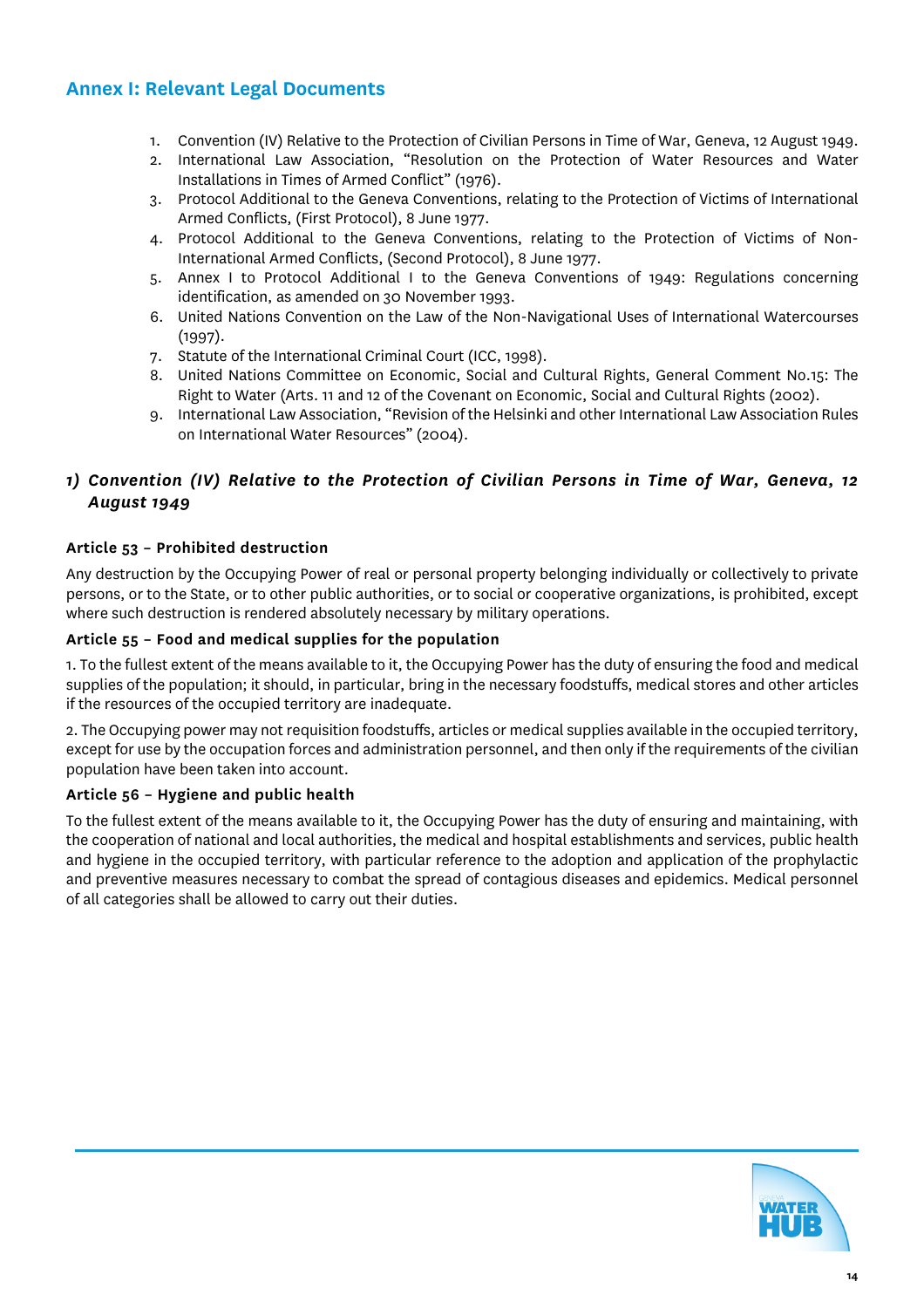# *2) International Law Association, "Resolution on the Protection of Water Resources and Water Installations in Times of Armed Conflict" (1976)*

#### **Article I**

Water which is indispensable for the health and survival of the civilian population should not be poisoned or rendered otherwise unfit for human consumption.

#### **Article II**

Water supply installations which are indispensable for the minimum conditions of survival of the civilian population should not be cut off or destroyed.

#### **Article III**

The diversion of waters for military purposes should be prohibited when it would cause disproportionate suffering to the civilian population or substantial damage to the ecological balance of the area concerned. A diversion that is carried out in order to damage or destroy the minimum conditions of survival of the civilian population or the basic ecological balance of the area concerned or in order to terrorize the population should be prohibited in any case.

#### **Article IV**

The destruction of water installations such as dams and dikes which contain dangerous forces, should be prohibited when such destruction might involve grave dangers to the civilian population or substantial damage to the basic ecological balance.

#### **Article V**

The causing of floods as well as any other interference with the hydrologic balance by means not mentioned in articles II to IV should be prohibited when it involves grave dangers to the civilian population or substantial damage to the ecological balance of the area concerned.

#### **Article VI**

1. The prohibitions contained in articles I to V above should be applied also in occupied enemy territories.

2. The occupying power should administer enemy property according to the indispensable requirements of the hydrologic balance.

3. In occupied territories, seizure, destruction or intentional damage to water installations should be prohibited when their integral maintenance and effectiveness would be vital to the health and survival of the civilian population.

#### **Article VII**

The effect of the outbreak of war on the validity of treaties or of parts thereof concerning the use of water resources should not be termination but only suspension. Such suspension should take place only when the purpose of the war or military necessity imperatively demand the suspension and when the minimum requirements of subsistence for the civil population are safeguarded.

#### **Article VIII**

1. It should be prohibited to deprive, by the provisions of a peace treaty or similar instrument, a people of its water resources to such an extent that a threat to the health or to the economic or physical conditions of survival is created.

2. When, as the result of the fixing of a new frontier, the hydraulic system in the territory of one State is dependent on works established in the territory of another State, arrangements should be made for the safeguarding of uninterrupted delivery of water supplies indispensable for the vital needs of the people.

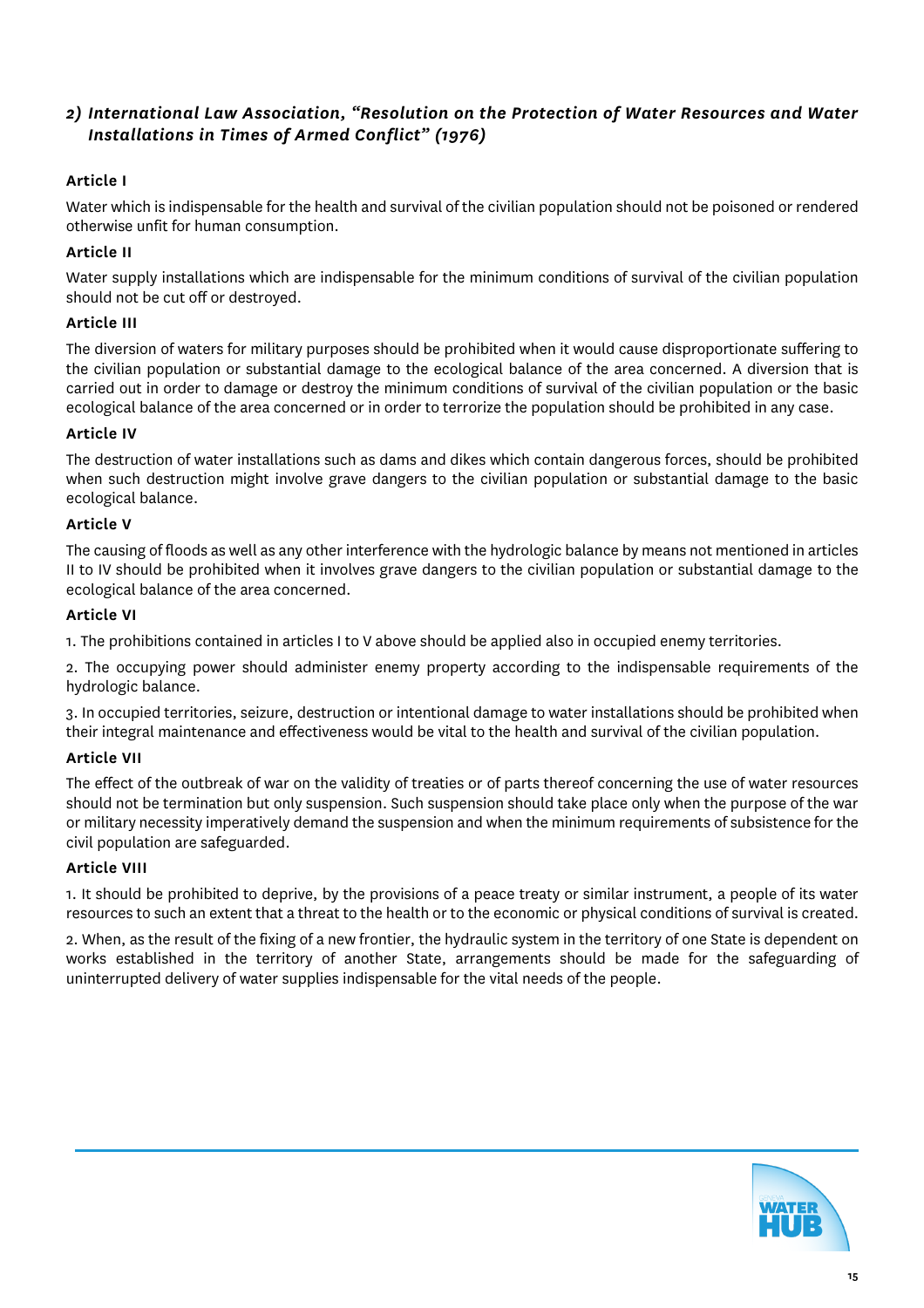# *3) Protocol Additional to the Geneva Conventions, relating to the Protection of Victims of International Armed Conflicts (1977)*

#### **Article 35 – Basic Rules**

1. In any armed conflict, the right of the Parties to the conflict to choose methods or means of warfare is not unlimited.

2. It is prohibited to employ weapons, projectiles and material and methods of warfare of a nature to cause superfluous injury or unnecessary suffering.

3. It is prohibited to employ methods or means of warfare which are intended, or may be expected, to cause widespread, long-term and severe damage to the natural environment.

#### **Article 48 – Basic Rule**

In order to ensure respect for and protection of the civilian population and civilian objects, the Parties to the conflict shall at all times distinguish between the civilian population and combatants and between civilian objects and military objectives and accordingly shall direct their operations only against military objectives.

#### **Article 52 – General Protection of Civilian Objects**

1. Civilian objects shall not be the object of attack or of reprisals. Civilian objects are all objects which are not military objectives as defined in paragraph 2.

2. Attacks shall be limited strictly to military objectives. In so far as objects are concerned, military objectives are limited to those objects which by their nature, location, purpose or use make an effective contribution to military action and whose total or partial destruction, capture or neutralization, in the circumstances ruling at the time, offers a definite military advantage.

3. In case of doubt whether an object which is normally dedicated to civilian purposes, such as a place of worship, a house or other dwelling or a school, is being used to make an effective contribution to military action, it shall be presumed not to be so used.

#### **Article 54 - Protection of objects indispensable to the survival of the civilian population**

1. Starvation of civilians as a method of warfare is prohibited.

2. It is prohibited to attack, destroy, remove or render useless objects indispensable to the survival of the civilian population, such as foodstuffs, agricultural areas for the production of foodstuffs, crops, livestock, drinking water installations and supplies and irrigation works, for the specific purpose of denying them for their sustenance value to the civilian population or to the adverse Party, whatever the motive, whether in order to starve out civilians, to cause them to move away, or for any other motive.

3. The prohibitions in paragraph 2 shall not apply to such of the objects covered by it as are used by an adverse Party: (a) as sustenance solely for the members of its armed forces; (b) if not as sustenance, then in direct support of military action, provided, however, that in no event shall actions against these objects be taken which may be expected to leave the civilian population with such inadequate food or water as to cause its starvation or force its movement.

4. These objects shall not be made the object of reprisals.

5. In recognition of the vital requirements of any Party to the conflict in the defence of its national territory against invasion, derogation from the prohibitions contained in paragraph 2 may be made by a Party to the conflict within such territory under its own control where required by imperative military necessity.

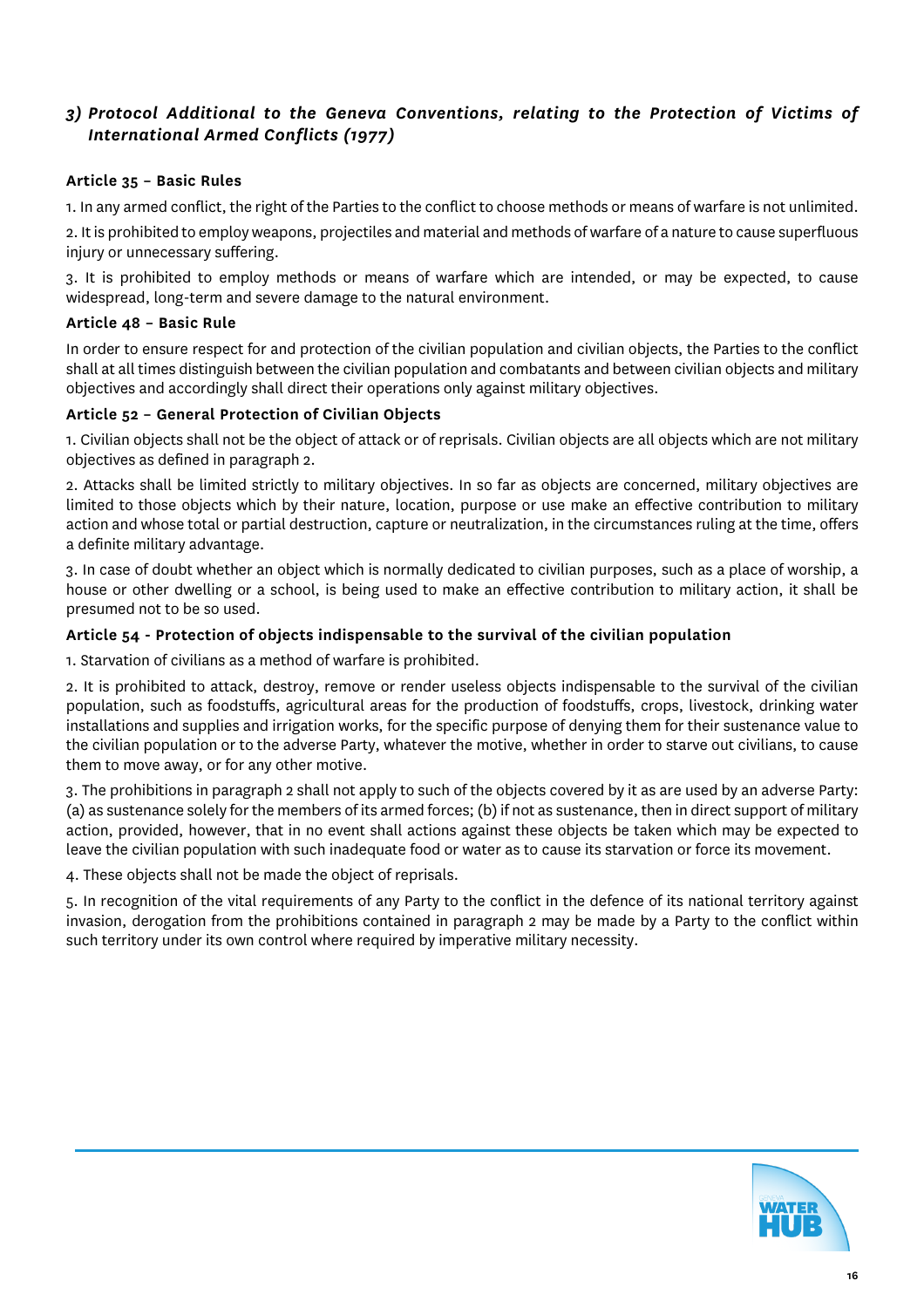#### **Article 55 - Protection of the natural environment**

1. Care shall be taken in warfare to protect the natural environment against widespread, long-term and severe damage. This protection includes a prohibition of the use of methods or means of warfare which are intended or may be expected to cause such damage to the natural environment and thereby to prejudice the health or survival of the population.

2. Attacks against the natural environment by way of reprisals are prohibited.

#### **Article 56 - Protection of works and installations containing dangerous forces**

1. Works or installations containing dangerous forces, namely dams, dykes and nuclear electrical generating stations, shall not be made the object of attack, even where these objects are military objectives, if such attack may cause the release of dangerous forces and consequent severe losses among the civilian population. Other military objectives located at or in the vicinity of these works or installations shall not be made the object of attack if such attack may cause the release of dangerous forces from the works or installations and consequent severe losses among the civilian population.

2. The special protection against attack provided by paragraph 1 shall cease: (a) for a dam or a dyke only if it is used for other than its normal function and in regular, significant and direct support of military operations and if such attack is the only feasible way to terminate such support; (b) for a nuclear electrical generating station only if it provides electric power in regular, significant and direct support of military operations and if such attack is the only feasible way to terminate such support; (c) for other military objectives located at or in the vicinity of these works or installations only if they are used in regular, significant and direct support of military operations and if such attack is the only feasible way to terminate such support.

3. In all cases, the civilian population and individual civilians shall remain entitled to all the protection accorded them by international law, including the protection of the precautionary measures provided for in Article 57. If the protection ceases and any of the works, installations or military objectives mentioned in paragraph 1 is attacked, all practical precautions shall be taken to avoid the release of the dangerous forces.

4. It is prohibited to make any of the works, installations or military objectives mentioned in paragraph 1 the object of reprisals.

5. The Parties to the conflict shall endeavour to avoid locating any military objectives in the vicinity of the works or installations mentioned in paragraph 1. Nevertheless, installations erected for the sole purpose of defending the protected works or installations from attack are permissible and shall not themselves be made the object of attack, provided that they are not used in hostilities except for defensive actions necessary to respond to attacks against the protected works or installations and that their armament is limited to weapons capable only of repelling hostile action against the protected works or installations.

6. The High Contracting Parties and the Parties to the conflict are urged to conclude further agreements among themselves to provide additional protection for objects containing dangerous forces.

7. In order to facilitate the identification of the objects protected by this article, the Parties to the conflict may mark them with a special sign consisting of a group of three bright orange circles placed on the same axis, as specified in Article 16 of Annex I to this Protocol [Article 17 of Amended Annex]. The absence of such marking in no way relieves any Party to the conflict of its obligations under this Article.

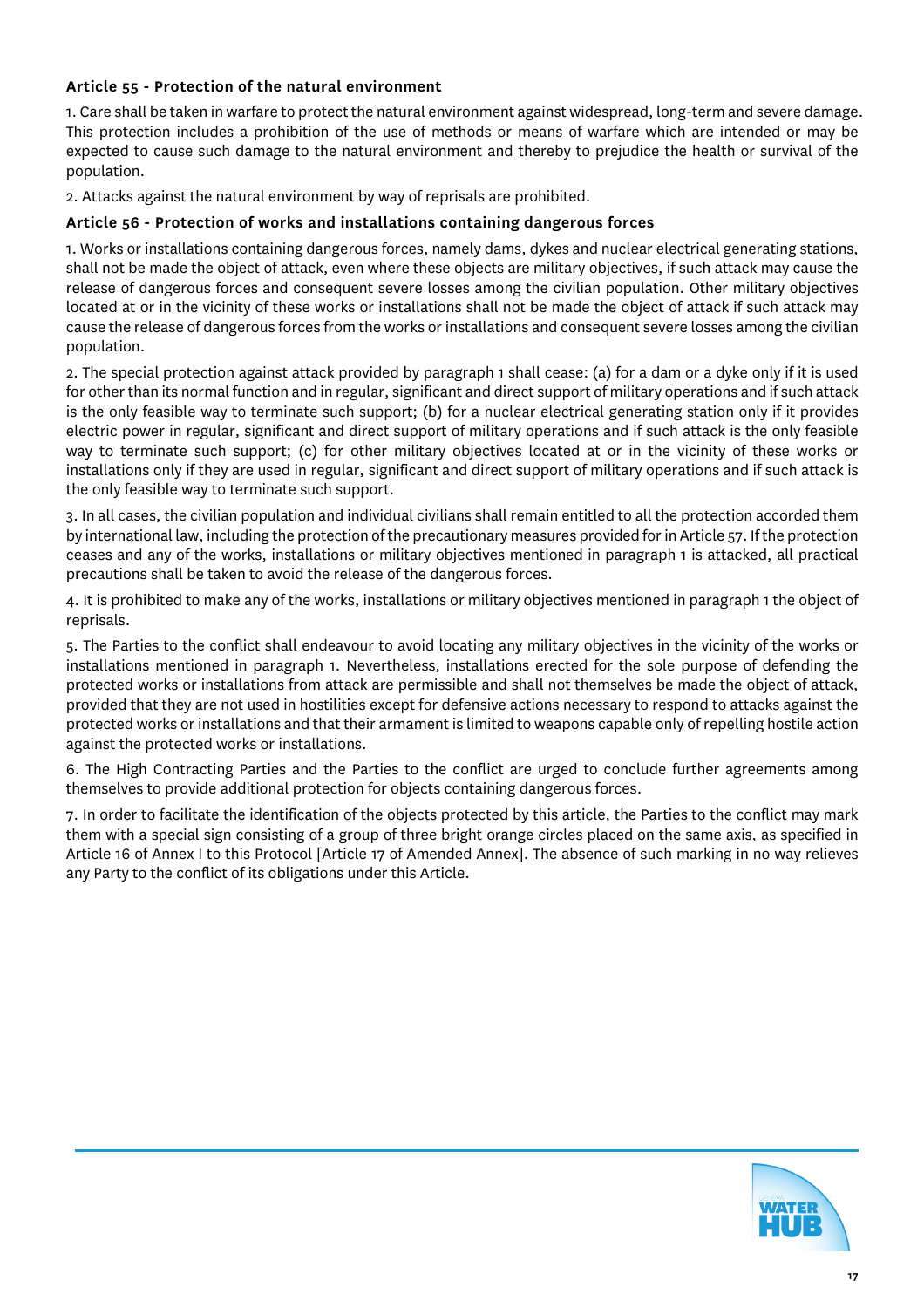# *4) Protocol Additional to the Geneva Conventions, relating to the Protection of Victims of Non-International Armed Conflicts (1977)*

#### **Article 14 - Protection of objects indispensable to the survival of the civilian population**

Starvation of civilians as a method of combat is prohibited. It is therefore prohibited to attack, destroy, remove or render useless, for that purpose, objects indispensable to the survival of the civilian population, such as foodstuffs, agricultural areas for the production of foodstuffs, crops, livestock, drinking water installations and supplies and irrigation works.

#### **Article 15 - Protection of works and installations containing dangerous forces**

Works or installations containing dangerous forces, namely dams, dykes and nuclear electrical generating stations, shall not be made the object of attack, even where these objects are military objectives, if such attack may cause the release of dangerous forces and consequent severe losses among the civilian population.

#### **5) Annex I to Protocol Additional I to the Geneva Conventions of 1949: Regulations concerning identification, as amended on 30 November 1993**

#### **Article 17 - International special sign**

1. The international special sign for works and installations containing dangerous forces, as provided for in Article 56, paragraph 7, of the Protocol, shall be a group of three bright orange circles of equal size, placed on the same axis, the distance between each circle being one radius, in accordance with Figure 5 illustrated below.



2.The sign shall be as large as appropriate under the circumstances. When displayed over an extended surface it may be repeated as often as appropriate under the circumstances. It shall, whenever possible, be displayed on flat surfaces or on flags so as to be visible from as many directions and from as far away as possible.

3. On a flag, the distance between the outer limits of the sign and the adjacent sides of the flag shall be one radius of a circle. The flag shall be rectangular and shall have a white ground.

4. At night or when visibility is reduced, the sign may be lighted or illuminated. It may also be made of materials rendering it recognizable by technical means of detection.

### **6) United Nations Convention on the Law of the Non-Navigational Uses of International Watercourses (1997)**

#### **Article 29 - International watercourses and installations in time of armed conflict**

International watercourses and related installations, facilities and other works shall enjoy the protection accorded by the principles and rules of international law applicable in international and non-international armed conflict and shall not be used in violation of those principles and rules.

# **7) Statute of the International Criminal Court (1998)**

#### **Article 8 – War crimes**

2. For the purpose of this Statute, "war crimes" means:

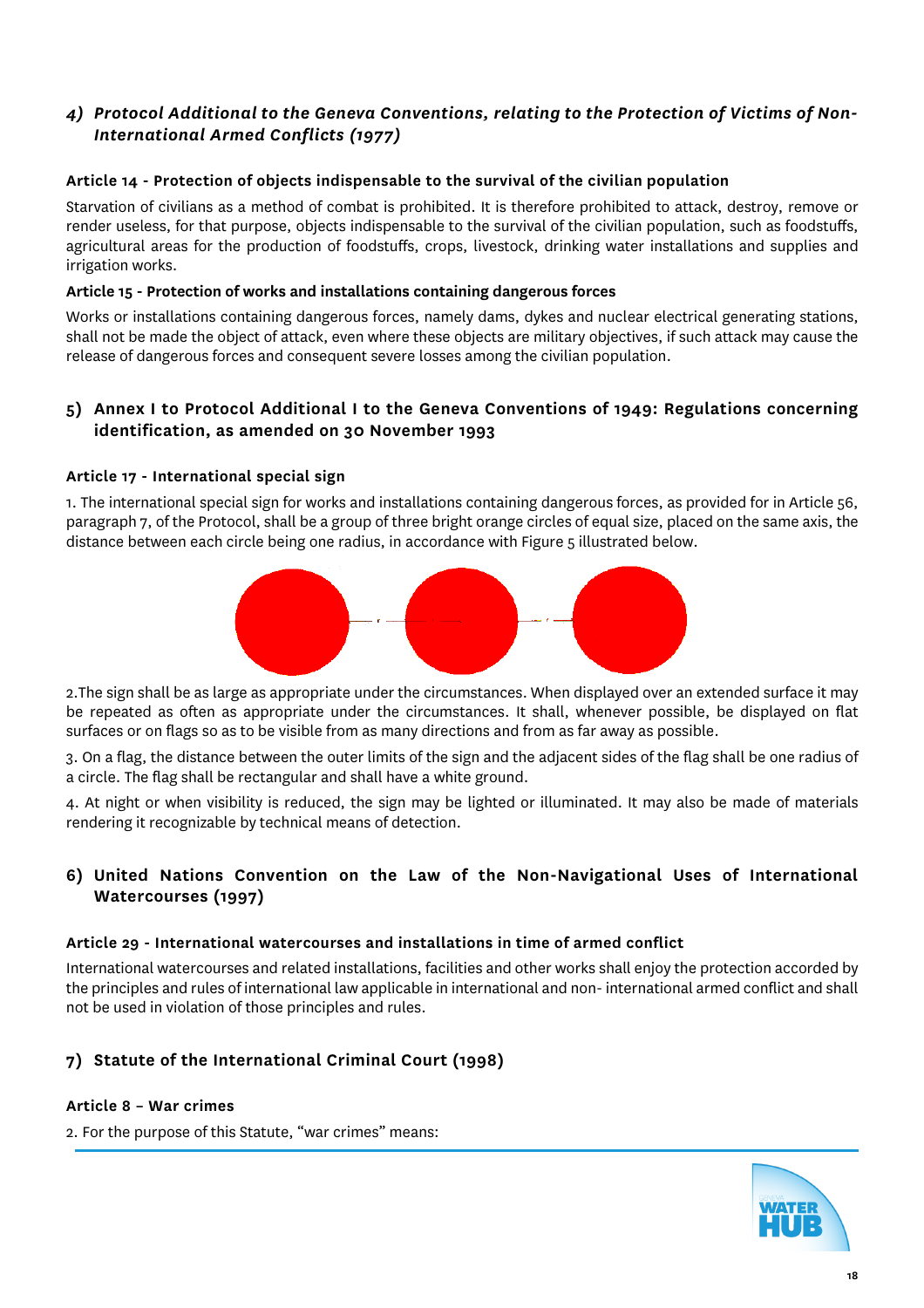(a) Grave breaches of the Geneva Conventions of 12 August 1949, namely, any of the following acts against persons or property protected under the provisions of the relevant Geneva Convention:

(iv) Extensive destruction and appropriation of property, not justified by military necessity and carried out unlawfully and wantonly;

(b) Other serious violations of the laws and customs applicable in international armed conflict, within the established framework of international law, namely, any of the following acts:

(ii) Intentionally directing attacks against civilian objects, that is, objects which are not military objectives;

(iv) Intentionally launching an attack in the knowledge that such attack will cause incidental loss of life or injury to civilians or damage to civilian objects or widespread, long-term and severe damage to the natural environment which would be clearly excessive in relation to the concrete and direct overall military advantage anticipated;

(xxv) Intentionally using starvation of civilians as a method of warfare by depriving them of objects indispensable to their survival, including wilfully impeding relief supplies as provided for under the Geneva Conventions;

[…]

(e) Other serious violations of the laws and customs applicable in armed conflicts not of an international character, within the established framework of international law, namely, any of the following acts:

(xii) Destroying or seizing the property of an adversary unless such destruction or seizure be imperatively demanded by the necessities of the conflict.

# *8) General Comment No. 15: The Right to Water (Arts. 11 and 12 of the Covenant on Economic, Social and Cultural Rights) (2002)*

22. The Committee notes during armed conflicts, emergency situations and natural disasters, the right to water embraces those obligations by which States parties are bound under international humanitarian law. This includes protection of objects indispensable for survival of the civilian population, including drinking water installations and supplies and irrigation works, protection of the natural environment against widespread, long-term and severe damage and ensuring that civilians, internees and prisoners have access to adequate water.